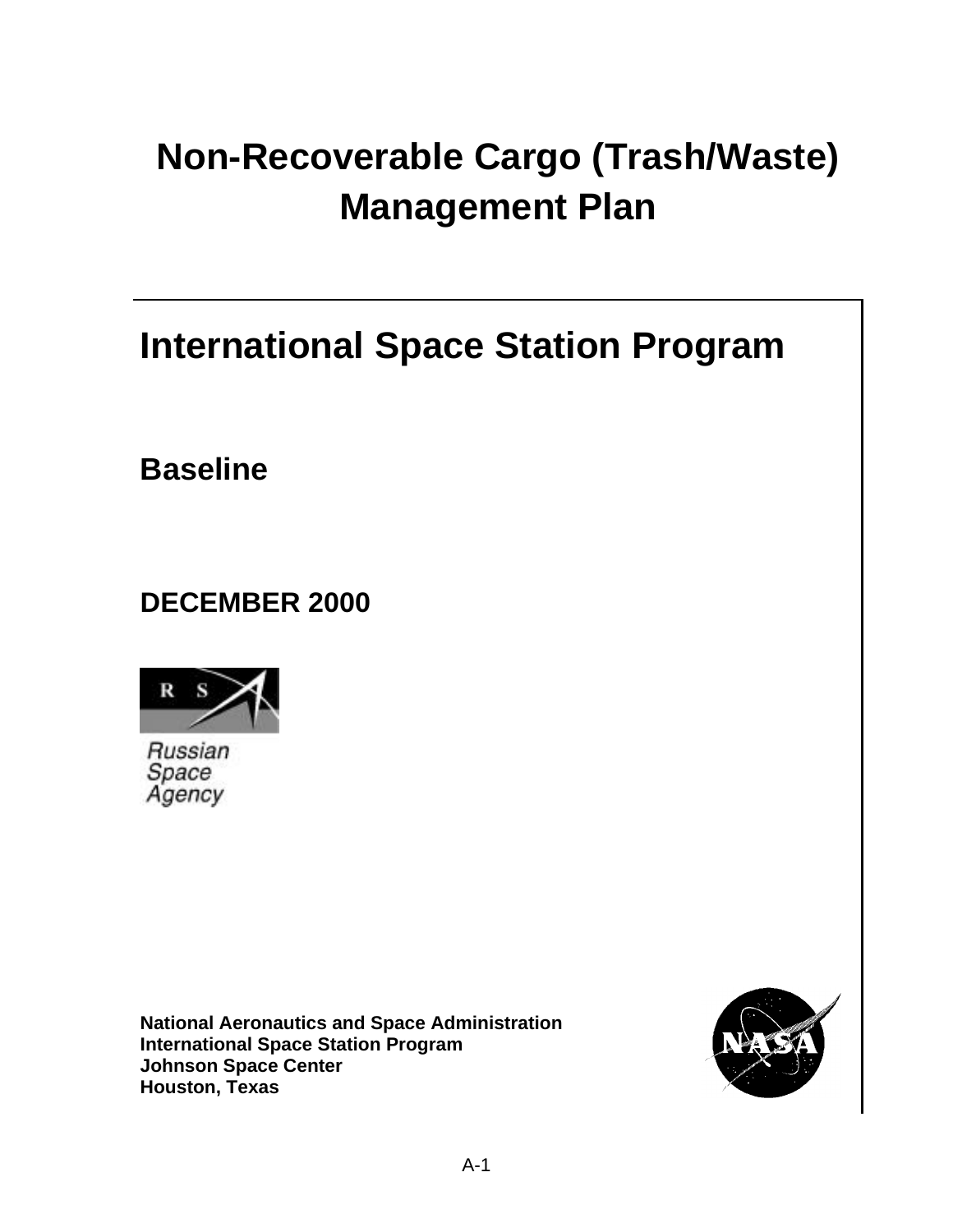| REV. | <b>DESCRIPTION</b>                                         | PUB.<br><b>DATE</b> |
|------|------------------------------------------------------------|---------------------|
|      | Initial Release (Reference per SSCD XXXXXX, EFF. XX-XX-XX) | XX-XX-XX            |
|      |                                                            |                     |
|      |                                                            |                     |
|      |                                                            |                     |
|      |                                                            |                     |
|      |                                                            |                     |
|      |                                                            |                     |
|      |                                                            |                     |
|      |                                                            |                     |
|      |                                                            |                     |
|      |                                                            |                     |
|      |                                                            |                     |
|      |                                                            |                     |
|      |                                                            |                     |
|      |                                                            |                     |
|      |                                                            |                     |

## **REVISION AND HISTORY PAGE**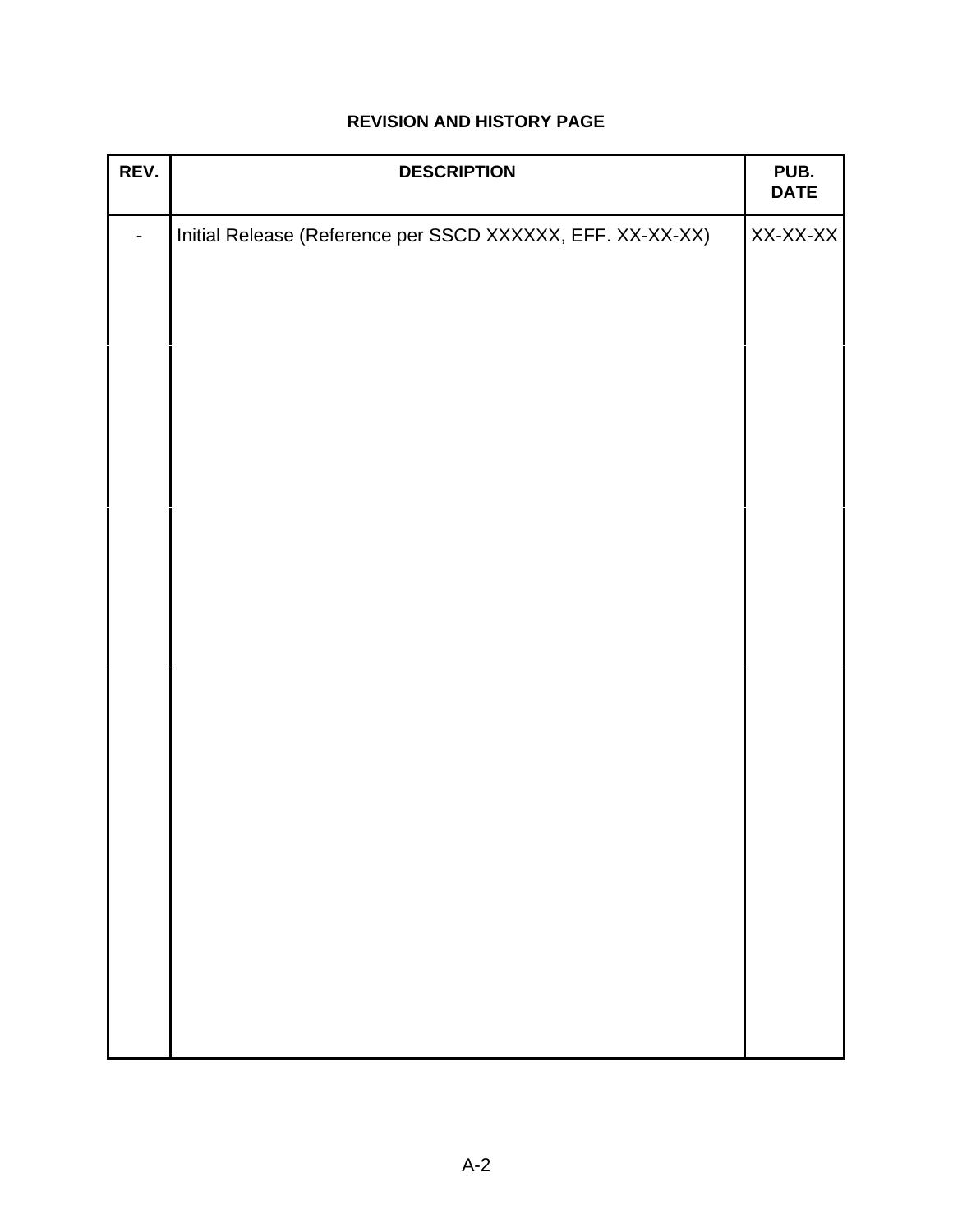## **INTERNATIONAL SPACE STATION PROGRAM**

## **NON-RECOVERABLE CARGO (TRASH/WASTE) MANAGEMENT PLAN**

**DECEMBER 2000**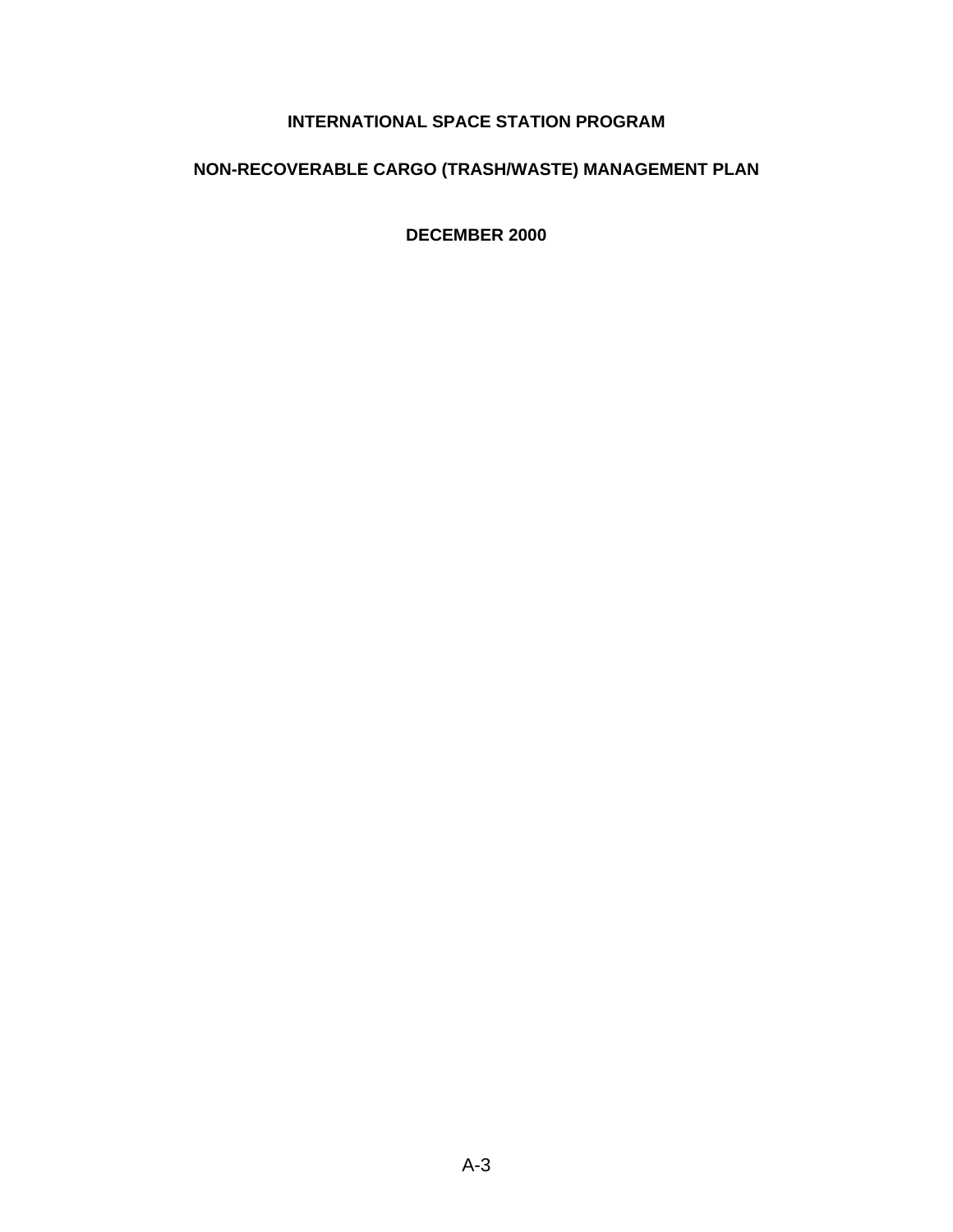#### **MIOCB APPROVAL NOTICE**

#### **INTERNATIONAL SPACE STATION PROGRAM**

## **NON-RECOVERABLE CARGO (TRASH/WASTE) MANAGEMENT PLAN**

**DECEMBER 2000**

James Van Laak, Chair Mission Integration and Operations Control Board

N. Bryukhanov, RSC-E Representative Mission Integration and Operations Control Board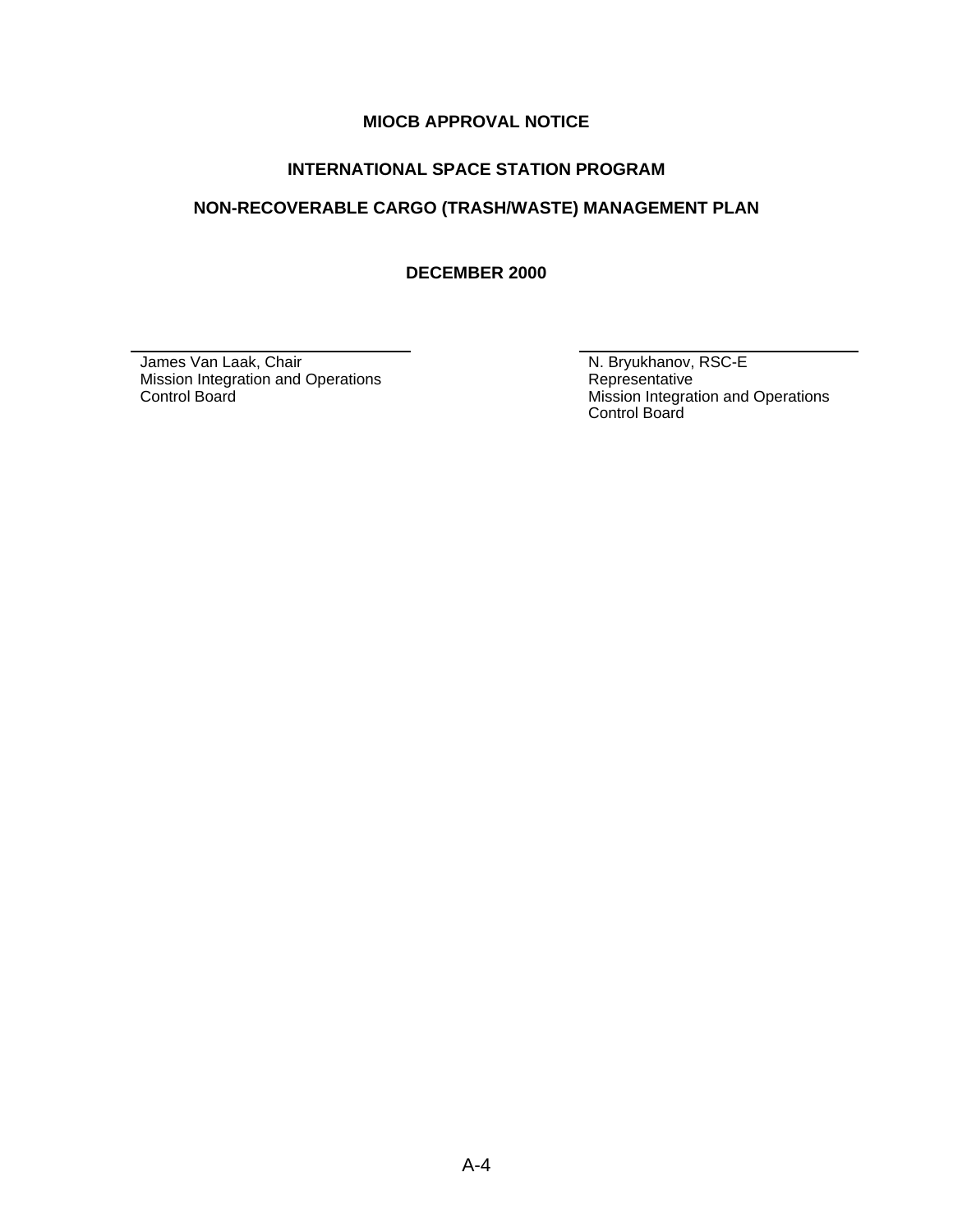#### **MIOCB APPROVAL NOTICE**

#### **INTERNATIONAL SPACE STATION PROGRAM**

#### **NON-RECOVERABLE CARGO (TRASH/WASTE) MANAGEMENT PLAN**

#### **DECEMBER 2000**

B. Jones, NASA ISS Habitability Manager I. Khamits RSC-E

E. Kalla, NASA ISS Stowage Integration Manager

V. Vysokanov RSC-E

A. Telegin RSC-E

M. Sychova RSC-E

N. Koledov RSC-E

G. Kaportseva RSC-E

G. Karasyova RSC-E

A. Bideev RSC-E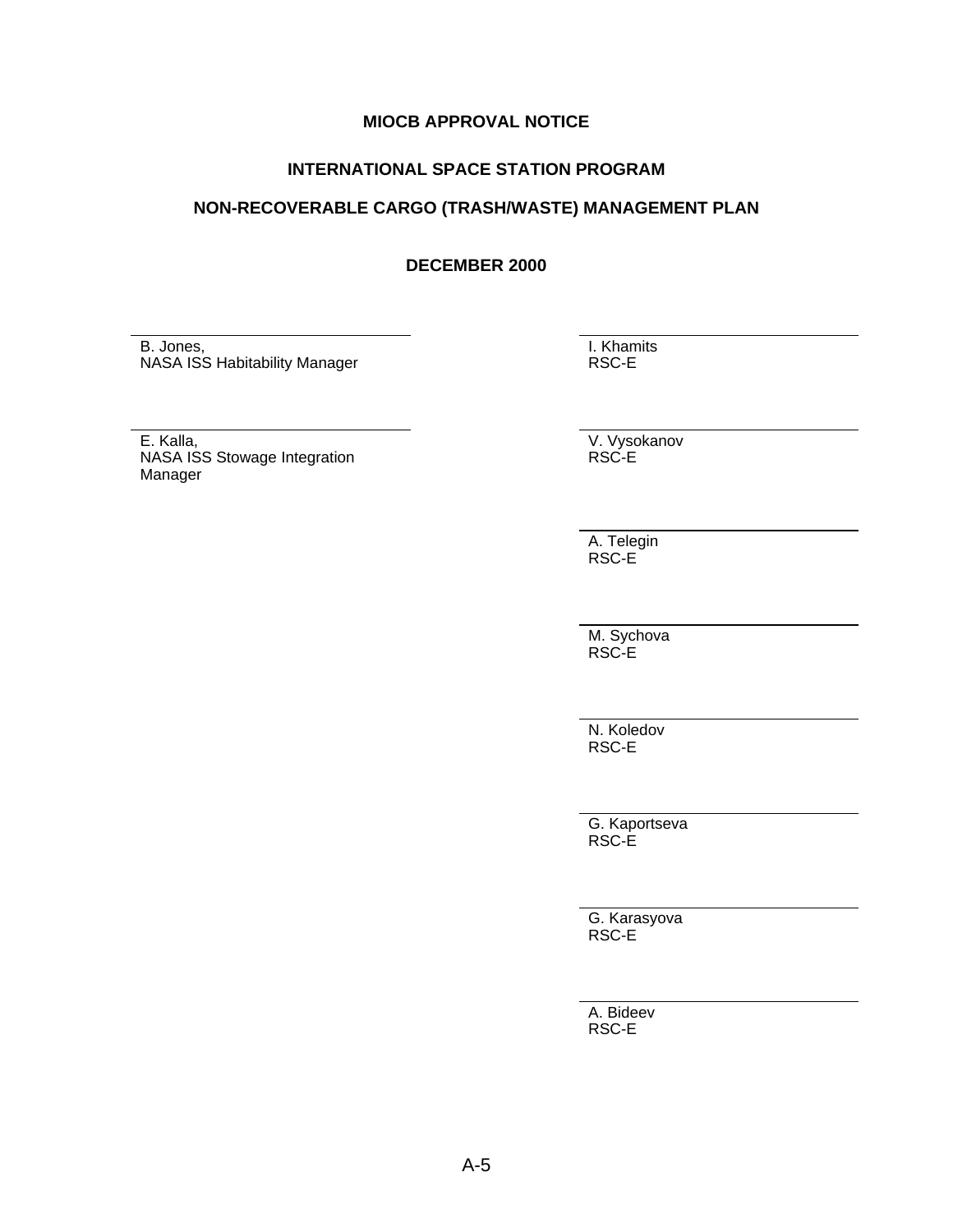## **INTERNATIONAL SPACE STATION PROGRAM**

## **NON-RECOVERABLE CARGO (TRASH/WASTE) MANAGEMENT PLAN**

#### **LIST OF CHANGES**

#### **DECEMBER 2000**

All changes to paragraphs, tables, and figures in this document are shown below:<br> **MIOCB** Entry Date Change Paragraph(s) **MIOCB Entry Date Change Paragraph(s)**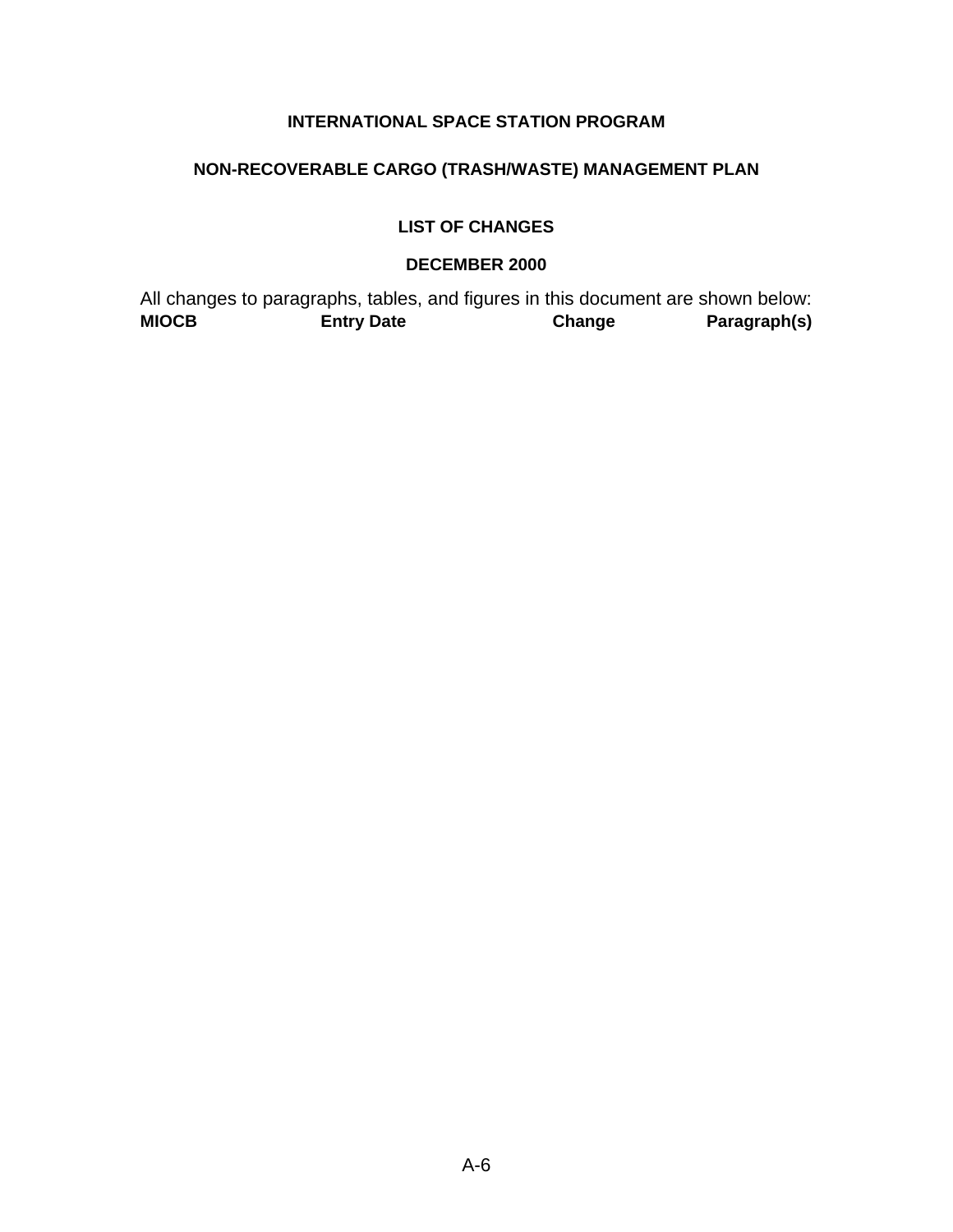## **TABLE OF CONTENTS**

## **INTRODUCTION**

## **1.1 PURPOSE**

This document provides a single source for all requirements, constraints, and groundrules, International Partner (IP) agreements, and top-level planning applicable to trash/waste management for the entire International Space Station (ISS).

The ISS Program shall provide accommodations and capabilities for the preflight, flight, on-orbit and return to earth of trash, waste, and non-recoverable materials in order to ensure the safety and health of both flight crew and ground operations personnel.

#### **1.2 SCOPE**

All ISS planning products for trash/waste management will be derived from the contents herein.

## **1.3 PRECEDENCE**

If there are any discrepancies between the information contained in this document and ISS requirements as defined in the parent documents from which this information has been drawn, the parent documents take precedence.

## **1.4 DELEGATION OF AUTHORITY**

The Non-Recoverable Cargo (Trash/Waste) Management Plan is the responsibility of the Mission Integration and Operations Control Board (MIOCB) and is subject to the ISS Program change control process. This process is defined in SSP 41170, Configuration Management Requirements.

#### **1.5 WAIVER/DEVIATION**

The instructions for waiver/deviation is contained in SSP 41170, Configuration Management, Section 3.4.1.7 and Section 3.4.3.

## **1.6 ISSUES AND OPEN WORK**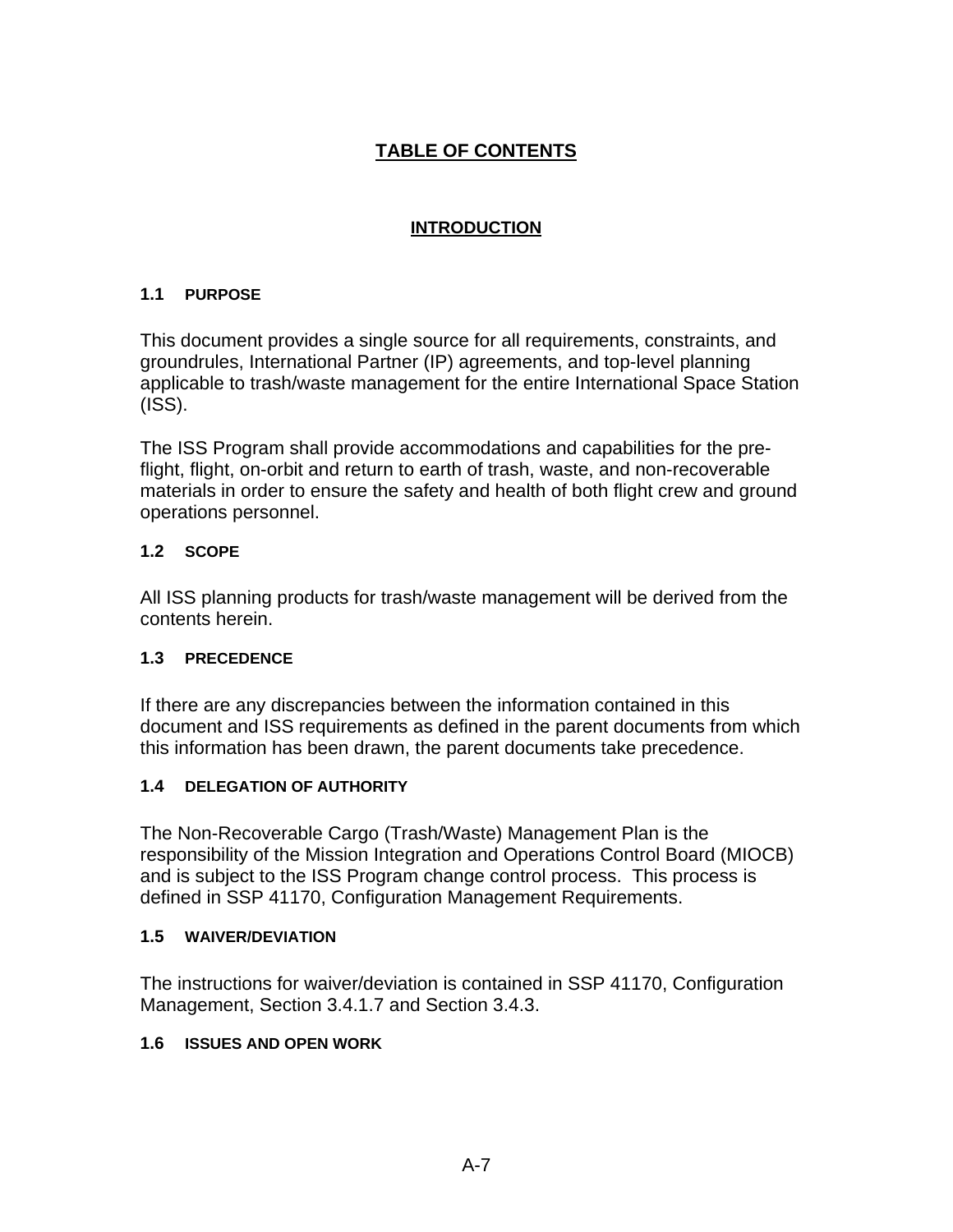Open work is identified by a **"<TBD x.x>**" in the text. Unresolved issues are identified by a **"<TBR x.x>**" in the text. Appendix D, Table D-1, captures all of the To Be Determined (TBD) and To Be Resolved (TBR) items associated with this document. Once the TBD or TBR information is defined and approved, the correct text is to be inserted in place of the TBD or TBR in the document.

## **2.0 DOCUMENTS**

## **2.1 APPLICABLE DOCUMENTS**

The following documents include requirements, specifications, models, standards, guidelines, handbooks, and other special publications applicable to this document. The current issue of the following documents is identified in the Program Automated Library System (PALS) (http://issa-www.jsc.nasa.gov/cgi-bin/dsql+/ORAP?-h+palshome).

The documents listed in this paragraph are applicable to the extent specified herein. Inclusion of applicable documents herein does not in any way supersede the order of precedence identified in Paragraph 1.3 of this document.

| SSP 30233        | Space Station Requirements for Materials and Processes                                    |
|------------------|-------------------------------------------------------------------------------------------|
| <b>SSP 30575</b> | Space Station Interior and Exterior Operational Location Coding<br><b>System</b>          |
| SSP 30599        | <b>Safety Review Process</b>                                                              |
| <b>SSP 41000</b> | System Specification for the International Space Station                                  |
| SSP 41161        | Segment Specification for the United States Ground Segment                                |
| SSP 41162        | Segment Specification for the United States On-Orbit                                      |
| SSP 41163        | <b>Russian Segment Specification</b>                                                      |
| SSP 41170        | <b>Configuration Management</b>                                                           |
| SSP 50004        | <b>Ground Support Equipment Design Requirement</b>                                        |
| <b>SSP 50005</b> | International Space Station Flight Crew Integration Standard<br>(NASA-STD-3000/T)         |
| <b>SSP 50006</b> | International Space Station Internal & External Decals & Placards<br>Specification        |
| SSP 50007        | Space Station Inventory Management System Label Specification                             |
| SSP 50011        | <b>Concept of Operation and Utilization</b>                                               |
| SSP 50014        | <b>International Space Station Utility Coding Specification</b>                           |
| SSP 50021        | <b>Safety Requirements Document</b>                                                       |
| SSP 50094        | NASA/RSA Joint Specifications/Standards Document for the ISS<br><b>Russian Segment</b>    |
| SSP 50200-02     | Station Program Implementation Plan, Volume 2: Program<br><b>Planning and Manifesting</b> |
| SSP 50200-03     | Station Program Implementation Plan, Volume 3: Cargo Analytical<br>Integration            |
| SSP 50200-05     | Station Program Implementation Plan, Volume 5, Logistics and<br>Maintenance               |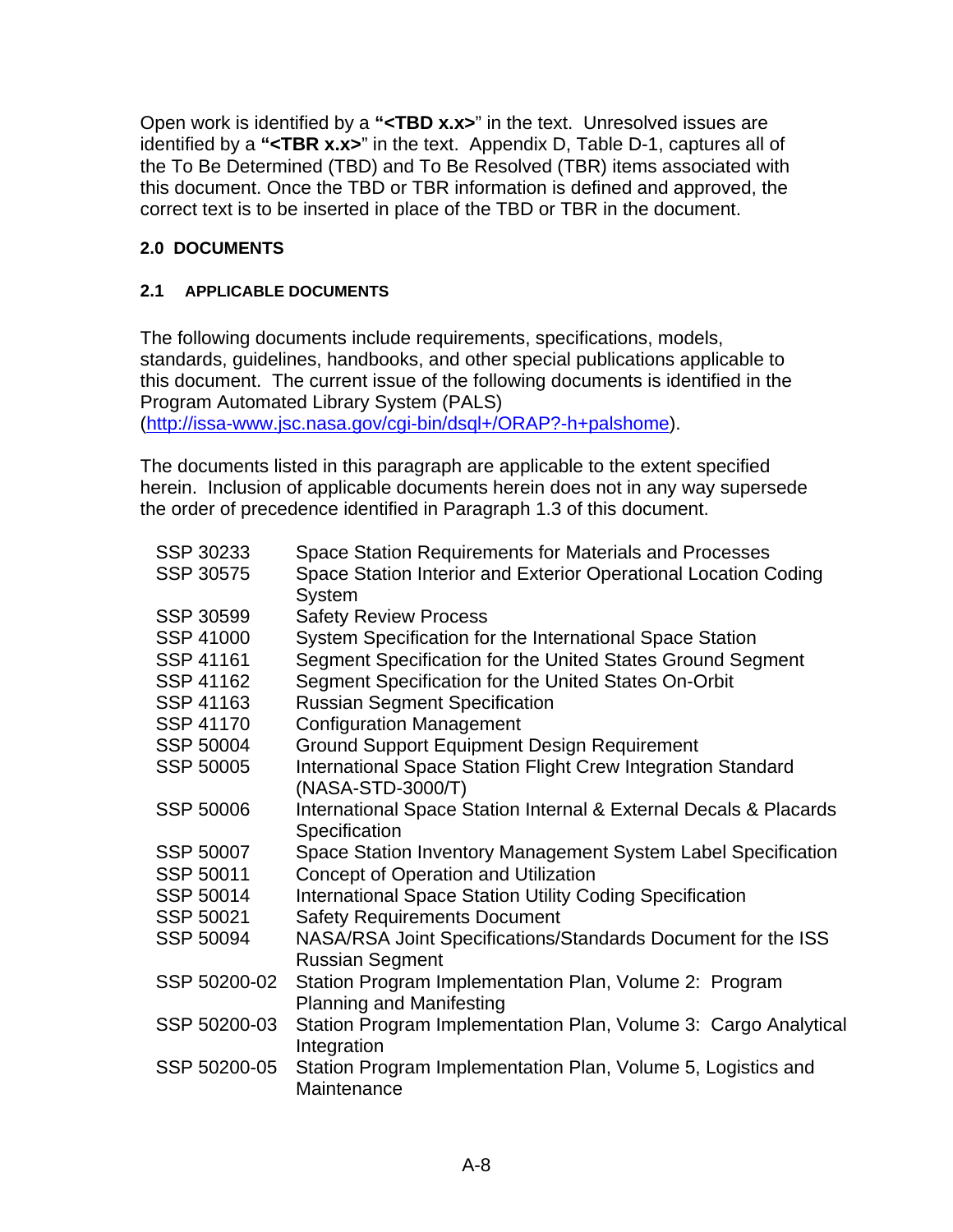| SSP 50200-06     | Station Program Implementation Plan, Volume 6: Cargo Physical      |
|------------------|--------------------------------------------------------------------|
|                  | Processing                                                         |
| SSP 50260        | <b>International Space Station Medical Operations Requirements</b> |
|                  | Document (ISS MORD)                                                |
| SSP 50261-01     | Generic Groundrules, Requirements, and Constraints Part 1:         |
|                  | <b>Strategic and Tactical Planning</b>                             |
| <b>SSP 50480</b> | ISS Joint Medical Operations Implementation Plan (JMOIP)           |
| <b>SSP 54500</b> | International Ground System Specification Document                 |
| No Number        | Memorandum of Agreement Between International Space Station        |
|                  | Program and Space Shuttle Program                                  |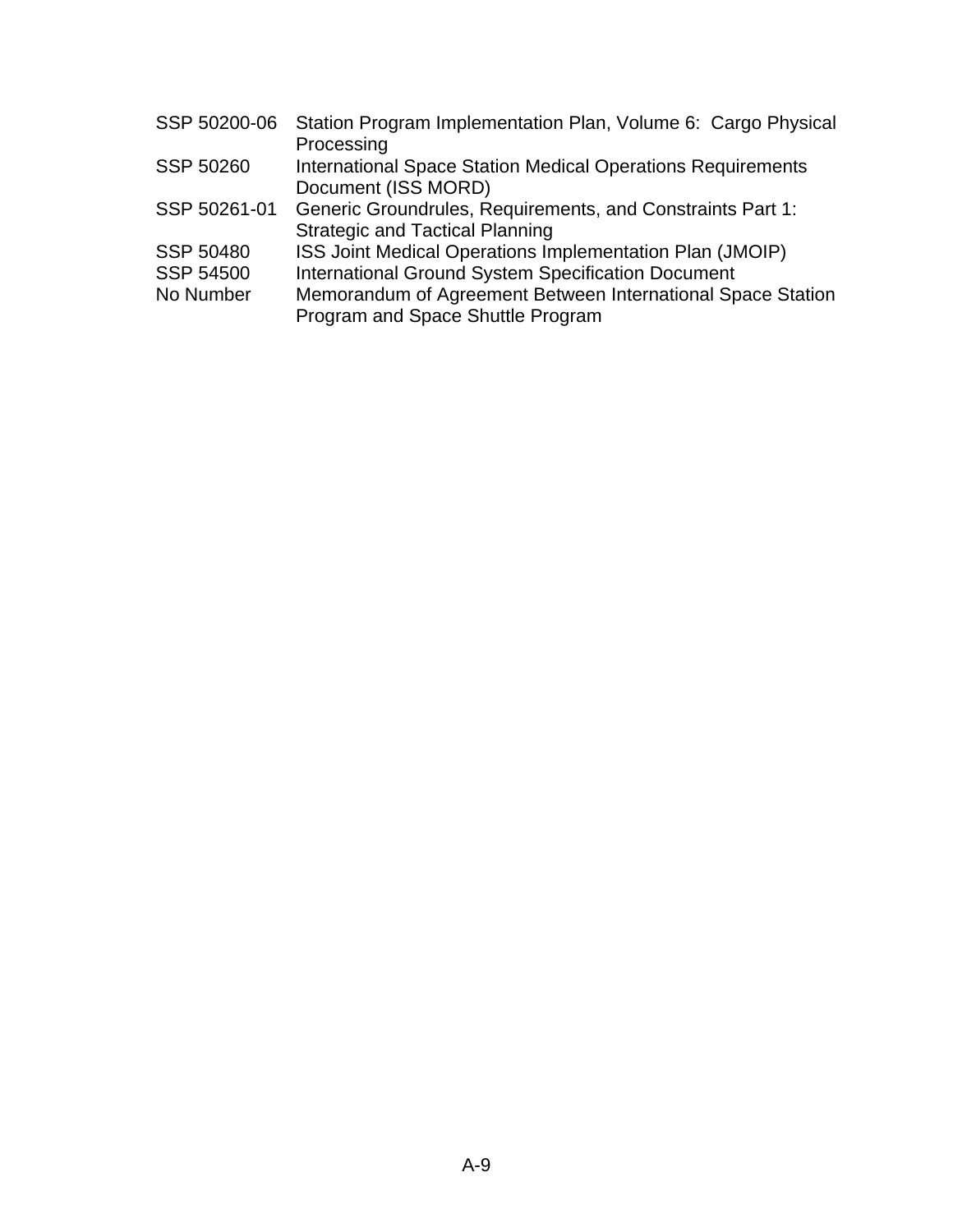## **2.2 REFERENCE DOCUMENTS**

The following documents contain supplemental information to guide the user in the application of this document. These reference documents may or may not be specifically cited within the text of this document.

| <b>NSTS 1700.7B</b>   | Safety Policy and Requirements for Payloads Using the Space |
|-----------------------|-------------------------------------------------------------|
|                       | <b>Transportation System</b>                                |
| <b>NSTS 1700.7B</b>   | Safety Policy and Requirements for Payloads Using the       |
| /ISS Addendum         | <b>International Space Station</b>                          |
| <b>NSTS/ISS 13830</b> | Payload Safety Review and Data Submittal Requirements For   |
|                       | Payloads Using the: Space Shuttle - International Space     |
|                       | <b>Station</b>                                              |
| <b>NSTS/ISS 18798</b> | Interpretations of NSTS/ISS Payload Safety Requirements     |
| KHB 1700.7            | Space Shuttle Payload Ground Safety Handbook                |
| KHB 1710.2            | Kennedy Space Center Safety Practices Handbook              |
| K-SS-09.5.3           | ISS KSC Resupply and Return Cargo Ground Processing Plan    |
| KHB 8800.7            | <b>Waste Management Handbook</b>                            |
| KHB 1860.1            | <b>KSC Ionizing Radiation Protection Program</b>            |
| KHB 1870.1            | <b>KSC Sanitation Handbook</b>                              |
| KHB 1040.1            | KSC Comprehensive Emergency Preparedness Plan               |
| <b>JSC 26895</b>      | Guidelines for Assessing the Toxic Hazard of Spacecraft     |
|                       | <b>Chemicals and Test Materials</b>                         |

## **3.0 DEFINITIONS, CATEGORIES AND CLASSIFICATIONS**

## **3.1 NON-RECOVERABLE CARGO**

Non-recoverable cargo is comprised of trash and waste which is to be removed from the ISS and which is not required to be returned for any purpose. Nonrecoverable cargo shall be accommodated for removal in the transport or logistics vehicles after new cargo is transferred from them. Transport and logistics vehicles may be expendable vehicles that are destroyed upon re-entry or non-expendable vehicles that return to Earth.

## **3.1.1 TRASH**

Trash consists principally of used or defective hardware, expired consumables, or payload generated items no longer required for use in the ISS and are not significant contributors to the decay of the habitable environment.

## **3.1.2 WASTE**

Waste consists principally of chemicals, radioactive materials, batteries, sharps, and biologically/biomedically active products and consumables of no further use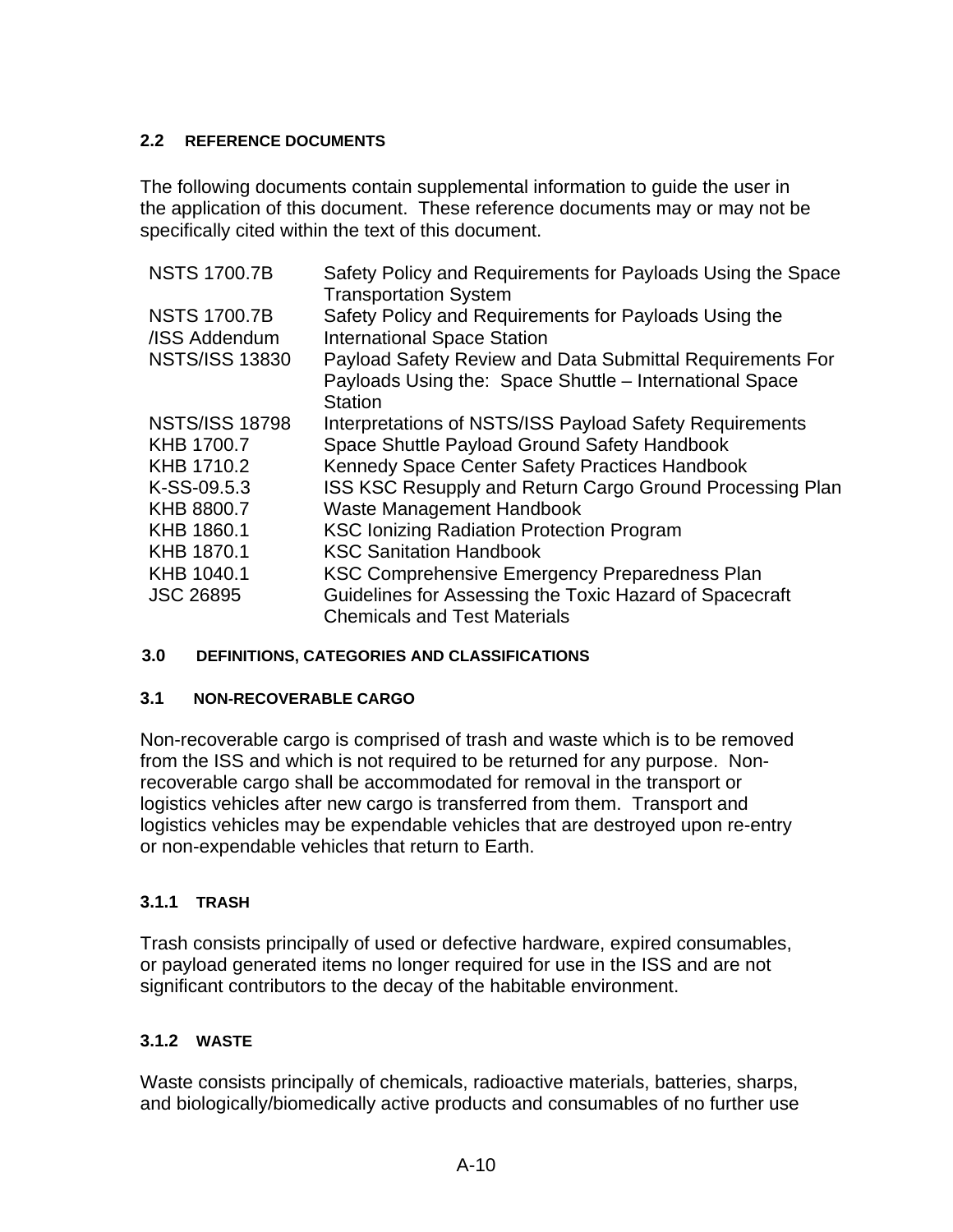to the ISS crew and not required to be returned. In order to maintain a hygienic environment, waste and associated by-products should not be left on-board longer than necessary. Waste shall not be stowed in the principle crew living and working area as defined in SSP 50261-01, Generic Groundrules, Requirements, and Constraints.

Waste that has unique handling and disposal requirements per NASA, International, Federal, State, or Local regulations, and which has the potential to do physical harm to personnel, hardware or the environment is considered to be hazardous in nature and must be handled in accordance with review and certification by the appropriate safety review panel. Appropriate handling may include specialized containment, storage, transportation, isolation, stabilization and/or labeling.

#### **3.1.3 PROHIBITION AGAINST 'CONTROLLED MATERIALS AS NON-RECOVERABLE CARGO**

Controlled materials, including 'protected' documentation or controlled substances such as certain pharmaceuticals or proprietary experimental products, are considered to be return items that must be returned through different processes from the non-recoverable cargo return processes.

## **3.2 TRASH AND WASTE GENERATION RATE**

For the purpose of planning and analysis, the trash/waste generation rate of 2.6 cubic feet per day shall be used for a crew of three.

## **3.3 INTEGRATED ASSESSMENTS**

## **3.3.1 GENERATION/ALLOCATION ASSESSMENT**

The Generation Allocation Assessment evaluates resource requirements vs defined allocations based on the data provided in the Trash/Waste Manifest Questionnaire. This assessment will determine whether the planned trash/waste generation of new requirements will fall within or exceed the approved total allocation. This assessment shall track available resources and trash/waste generation throughout the on-orbit phase.

## **3.3.2 HARDWARE SUPPLY ASSESSMENT**

The Hardware Supply Assessment shall ensure an adequate supply of nominal and contingency trash/waste hardware, thus assuring habitability and protection of the on-orbit environment.

## **3.4 TRASH AND WASTE SOURCES**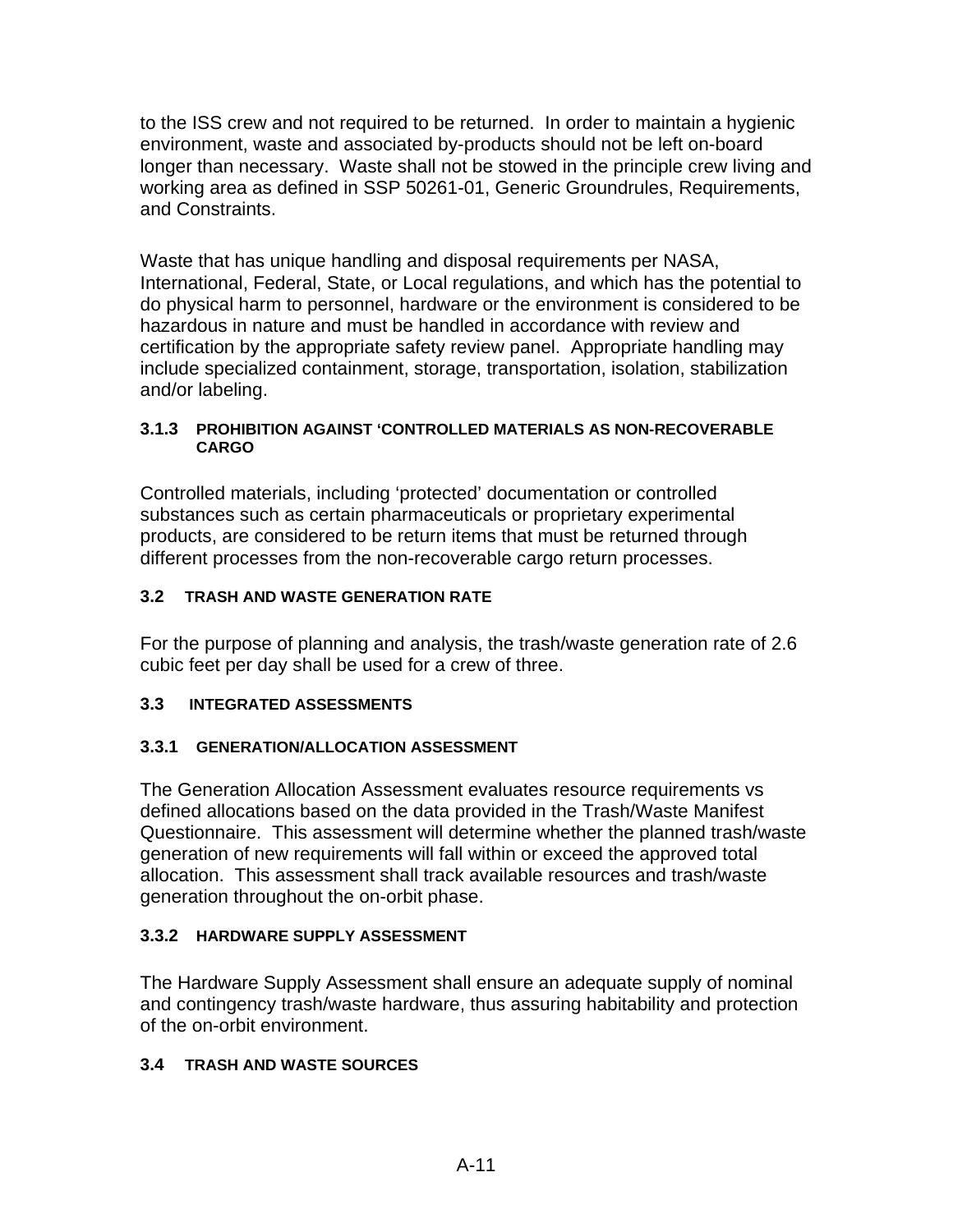Sources of ISS non-recoverable cargo include:

- Flight crew and crew provisions
- Systems and subsystems
- Station Detailed Test Objectives (SDTO)
- Payloads and utilization
- Flight operations tools

## **3.5 TRASH/WASTE CLASSIFICATION FOR RETURN TO EARTH**

Trash and Waste is classified for return to Earth in accordance with the following nomenclature.

| <b>TRASH/WASTE</b><br><b>CATEGORY</b> | <b>CLASS</b><br><b>CODE</b> | TRASH/WASTE DEFINITIONS                                                                                                                                                                                                                                                                                                                                                                                                    |
|---------------------------------------|-----------------------------|----------------------------------------------------------------------------------------------------------------------------------------------------------------------------------------------------------------------------------------------------------------------------------------------------------------------------------------------------------------------------------------------------------------------------|
| <b>Batteries</b>                      | BA.                         | All types of batteries (i.e. Ni-Cad, Alkaline)                                                                                                                                                                                                                                                                                                                                                                             |
| <b>Biological Biomedical</b>          | BB.                         | Any solid or liquid that may present a threat of infection to humans,<br>including non-liquid tissue, body parts, blood, blood products, body<br>fluids, and laboratory wastes that contain human disease-causing<br>agents. Also to include used absorbent material saturated with<br>blood, blood products, body fluids, excretions, or secretions<br>contaminated with visible blood or blood products that have dried. |
| <b>Sharps</b>                         | SH.                         | Payload and crew-generated needles, syringes, or any intact or<br>broken objects that are capable of puncturing, lacerating, or<br>otherwise penetrating the skin (i.e., glass, scalpels, hard broken<br>plastic, syringes, etc.).                                                                                                                                                                                         |
| <b>Chemical Hazardous</b>             | CH.                         | Any trash of a solid, liquid, or semi-solid form contaminated with a<br>chemical substance that requires special handling during disposal.                                                                                                                                                                                                                                                                                 |
| Radioactive                           | RA.                         | Solid, liquid, or gaseous materials that are radioactive or become<br>radioactive and for which there is no further use.                                                                                                                                                                                                                                                                                                   |
| Normal Refuse                         | NR.                         | Any and all material that has been determined to be trash that does<br>not meet any of the definitions above. For ground handling, Normal<br>Refuse is that material which has been determined to be trash that<br>does not meet any definitions and/or criteria of regulated wastes<br>under any Federal, State, or Local agencies.                                                                                       |

## **3.5.1 WET NORMAL REFUSE**

Untreated wet normal refuse is considered potentially hazardous. Based upon the results of tests and evaluations conducted in support of NASA manned space flights, the following potential hazards are shown in the table 3.3.1:

TABLE 3.3.1 RESULTS OF HAZARD ANALYSIS OF THE EVALUATION TEST, ADAPTED FROM STS-35 TRASH EVALUATION FINAL REPORT, JSC-SP-90-2, DECEMBER, 1990

| <b>HAZARDOUS</b><br><b>CONDITION</b> | CAUSE | ----^+<br>-----<br>◡ | <b>JSESSMENT*</b><br>AUUL. | CONTROI<br>. J \ |
|--------------------------------------|-------|----------------------|----------------------------|------------------|
|                                      |       |                      |                            |                  |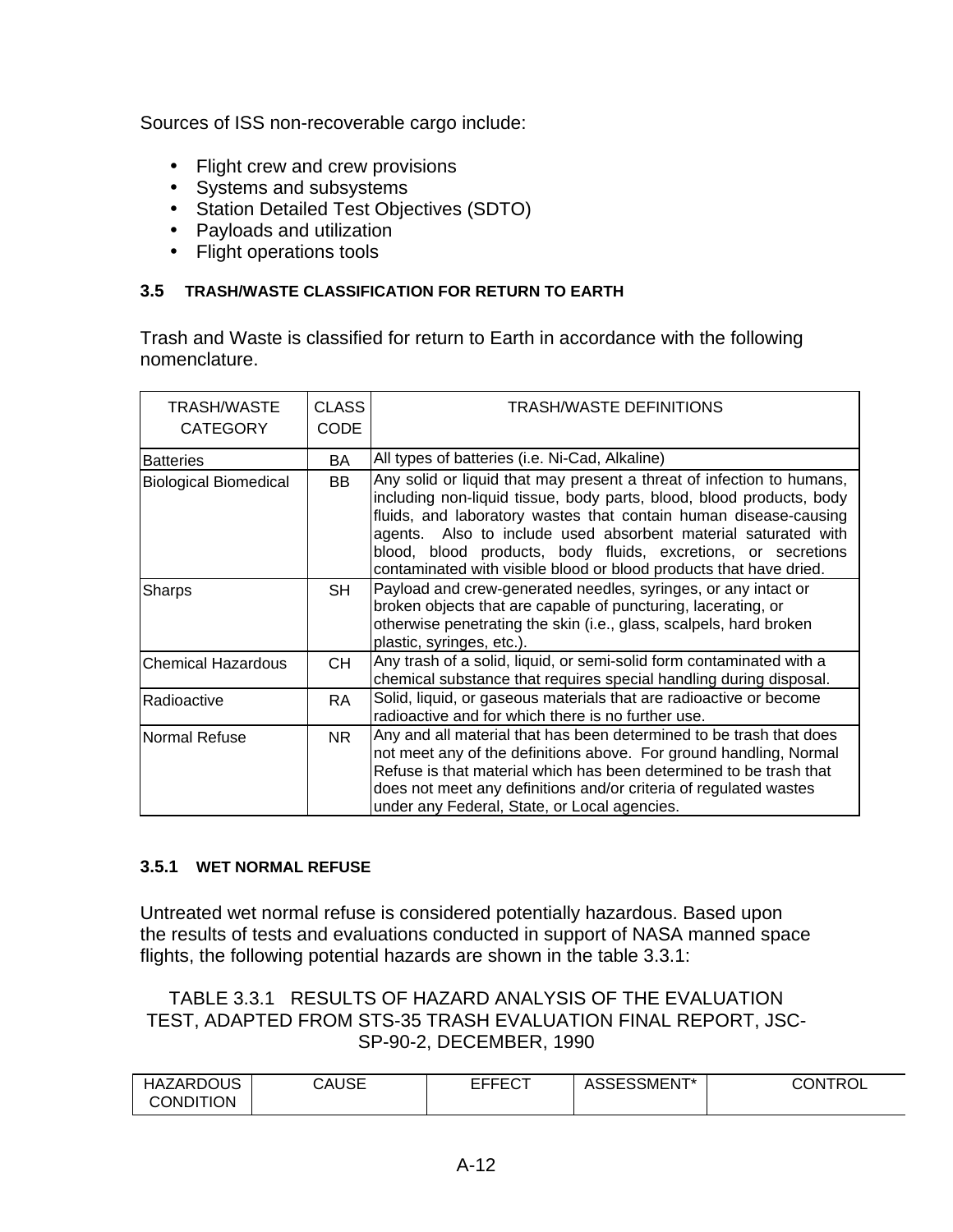| Eye Irritation  | Offgassing fumes                             | Personal Injury | III/C | Personnel wear eye goggles                                  |
|-----------------|----------------------------------------------|-----------------|-------|-------------------------------------------------------------|
| Skin Irritation | Contact                                      | Personal Injury | III/B | Personnel wear protective gl<br>and other equipment as requ |
| Noxious odors   | Fermentation and decay   Personal discomfort |                 | IV/A  | Personnel wear carbon-filtra<br>lmasks                      |

Risk assessment code per NSTS 22254, Methodology for Conduct of Space Shuttle Program Hazard Analyses: III: Marginal, IV: Negligible A: Frequent, B: Probable, C: Occasional

## **4.0 HARDWARE**

The Joint Trash/Waste Hardware Catalog, SSPXXXX **<TBD 4-1>** shall identify all available hardware for use on ISS. This document shall contain data for users to identify hardware for use by a system/subsystem or payload and will facilitate the manifesting process with critical data.

## **4.1 PROGRAM PROVISION OF TRASH/WASTE STOWAGE DEVICES**

Standard stowage devices shall be made available for on-orbit and return based upon manifest approval of systems and payloads. A pantry of standard trash/waste stowage devices is maintained by JSC-OC/Logistics and Maintenance. The pantry of standard trash/waste stowage devices shall accommodate both planned and off-nominal operations.

## **4.2 NON-STANDARD CONTAINMENT**

Trash/waste that is incompatible with standard ISS trash/waste management containers shall be contained in special handling devices that shall be provided by the system/payload manager responsible for the system/payload that generates the trash/waste. These containers shall then be incorporated into the standard ISS complement for future users.

#### 5.0 US FUNCTIONS

## **4.3 TRASH/WASTE INTEGRATION GROUP**

The Trash/Waste Integration Group (TWIG) defines the overall policy for trash and waste management on the ISS. It works with all systems/payloads that generate trash to define a coherent and viable plan to ensure acceptable habitability on ISS. This team is the focus for discussion of all trash/waste issues for the ISS Program and coordinates with the International Partners such that a single plan is implemented.

## **4.4 STOWAGE INTEGRATION GROUP**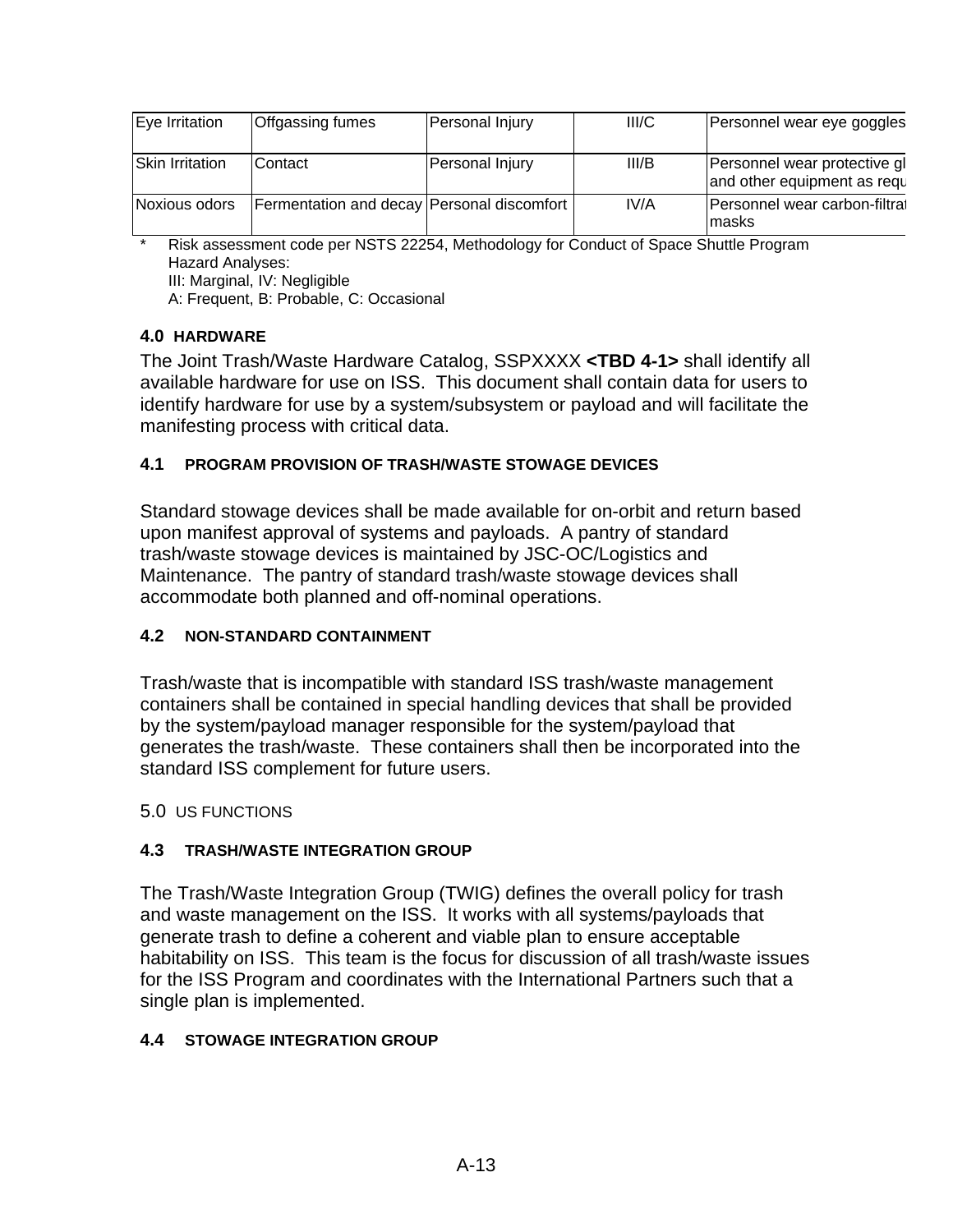The Stowage Integration Group manages overall stowage policy on the ISS. They maintain cognizance of the on-orbit configuration to plan for stowage of new hardware and supplies.

The SI function is responsible for integrating trash/waste cargo into a lay-out plan incorporating applicable ISSP requirements, specific flight cargo manifests and cargo engineering data, thus providing consistant crew interfaces, and optimized utilization of program allocated resources, such as volume, mass, and crew time (SSP50200-3, section 4.2.1.5).

## **4.5 SAFETY AND MISSION ASSURANCE**

The ISS integrated on-bit safety process definition is responsibility of the NASA/OE Safety and Mission Assurance (S&MA) Panel. That process is identified in SPIP Volume 1, section 6.0.

## **4.5.1 GROUND**

It is the responsibility of the organizations developing the hardware to perform the hazard analysis for the individual cargo items. Each hazard analysis shall include all applicable phases of the mission (pre-launch, launch, accent, on-orbit (transfer and in-place operations), descent, landing and post landing). The CI integrated safety function has no on-orbit safety responsibility for the cargo that will be transferred on-orbit from the Cargo Element and stowed on the ISS Vehicle. (SSP50200-03)

## **4.5.2 FLIGHT**

The S&MA Operations Team is responsible for assuring ISS Safety – of – Flight (SOF) during all on-orbit operations, and simultaneously performs a segment level task of assuring the S&MA of the USOS elements. The scope of this support includes all ISS crew and integrated vehicle hardware/software in-flight and supporting ground systems

## **4.6 MANIFEST WORKING GROUP**

The Manifest Working Group assesses requests for up and/or down manifest on US vehicles and reviews manifests submitted by IPs which define what hardware is being sent to or removed from ISS.

## **4.7 FLIGHT CONTROL TEAM**

## **4.7.1 CREW SYSTEMS**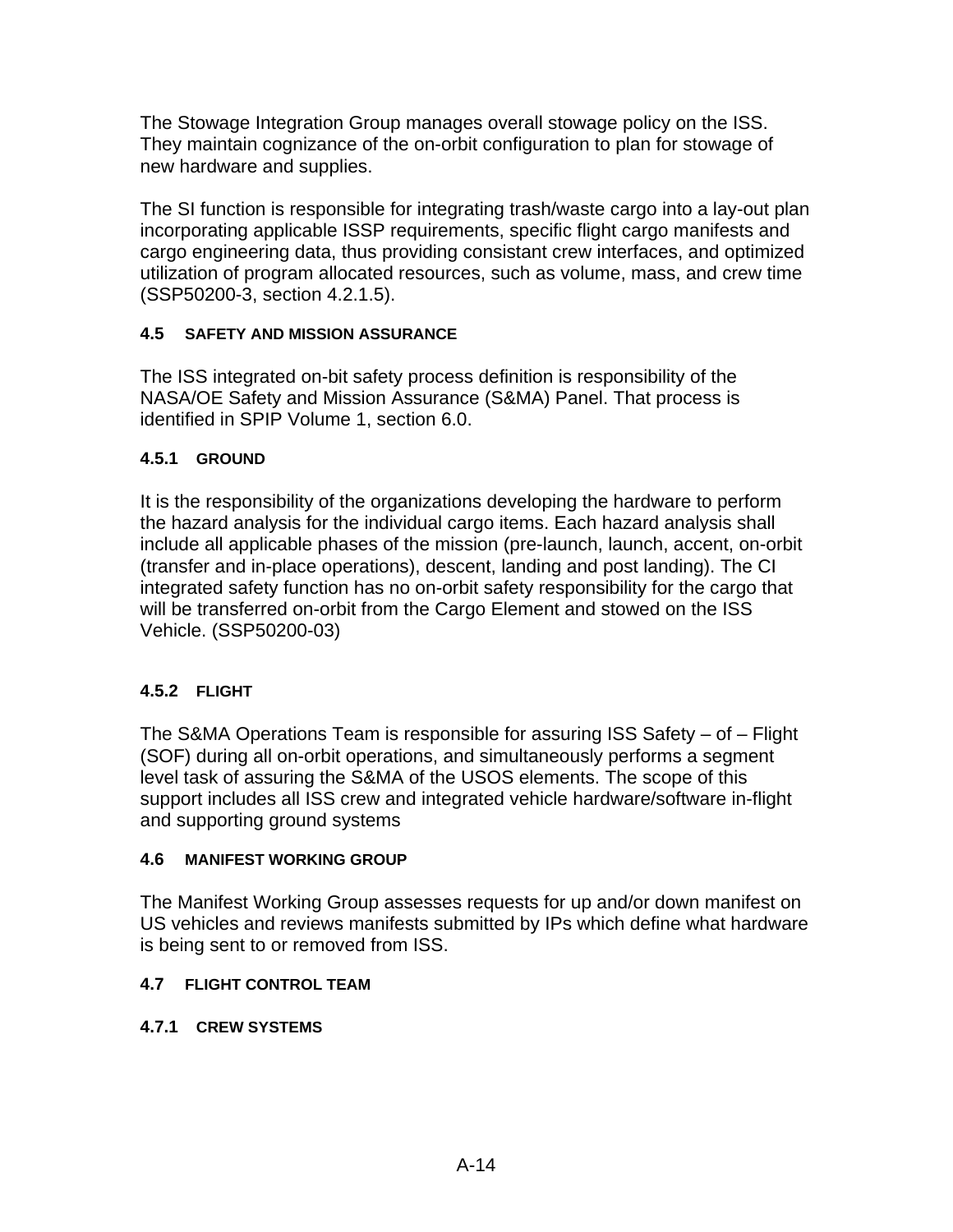The MOD crew systems team shall be responsible to train each Expedition crew for US trash hardware. During on-orbit operations, this team is on call for questions related to trash hardware and handling.

## **4.7.2 INTEGRATED STOWAGE OFFICER (ISO)**

The MOD ISO team shall track stowage of the trash pantry and trash/waste on ISS.

## **4.7.3 OPS PLANNERS**

The MOD Ops Planning team shall obtain periodic updates for pantry status and general locations of trash on a weekly basis.

## **4.8 GFE HARDWARE CURATOR**

The GFE Hardware Curator resides in the ISS Program Office, GFE Flight Projects Office. Mail code is OX. This organization is responsible for ensuring that all current GFE Trash Hardware is certified for flight and that new requirements are being evaluated and implemented for future increments.

## **4.9 LOGISTICS AND MAINTENANCE CURATOR**

The Logistics and Maintenance (L&M) curator resides in the ISS Program Office. Mail Code OC7. This team will provide manifest support as resupply of standard trash hardware is required. They will oversee the trash hardware catalog and provide an interface with the IP/Ps.

## **4.10 INCREMENT MANAGEMENT TEAM**

The Increment Management Team (IMT) has the responsibility to integrate and prioritize the consolidated set of increment requirements and to resolve issues between the planning teams.

## **4.11 LAUNCH PACKAGE TEAM**

The Launch Package Manager defines the priority for return of trash in the orbiter. This team also provides an interface with hardware providers to aid in evaluating systems/payload hardware which generates trash

## **4.12 FLIGHT CREW OFFICE**

The Flight Crew Office representative shall provide crew input for planning. This representative shall attend the Trash/Waste Integration Group meetings. She will collect crew consensus on acceptability of new hardware and trash.

## **4.13 EVA PROJECT OFFICE**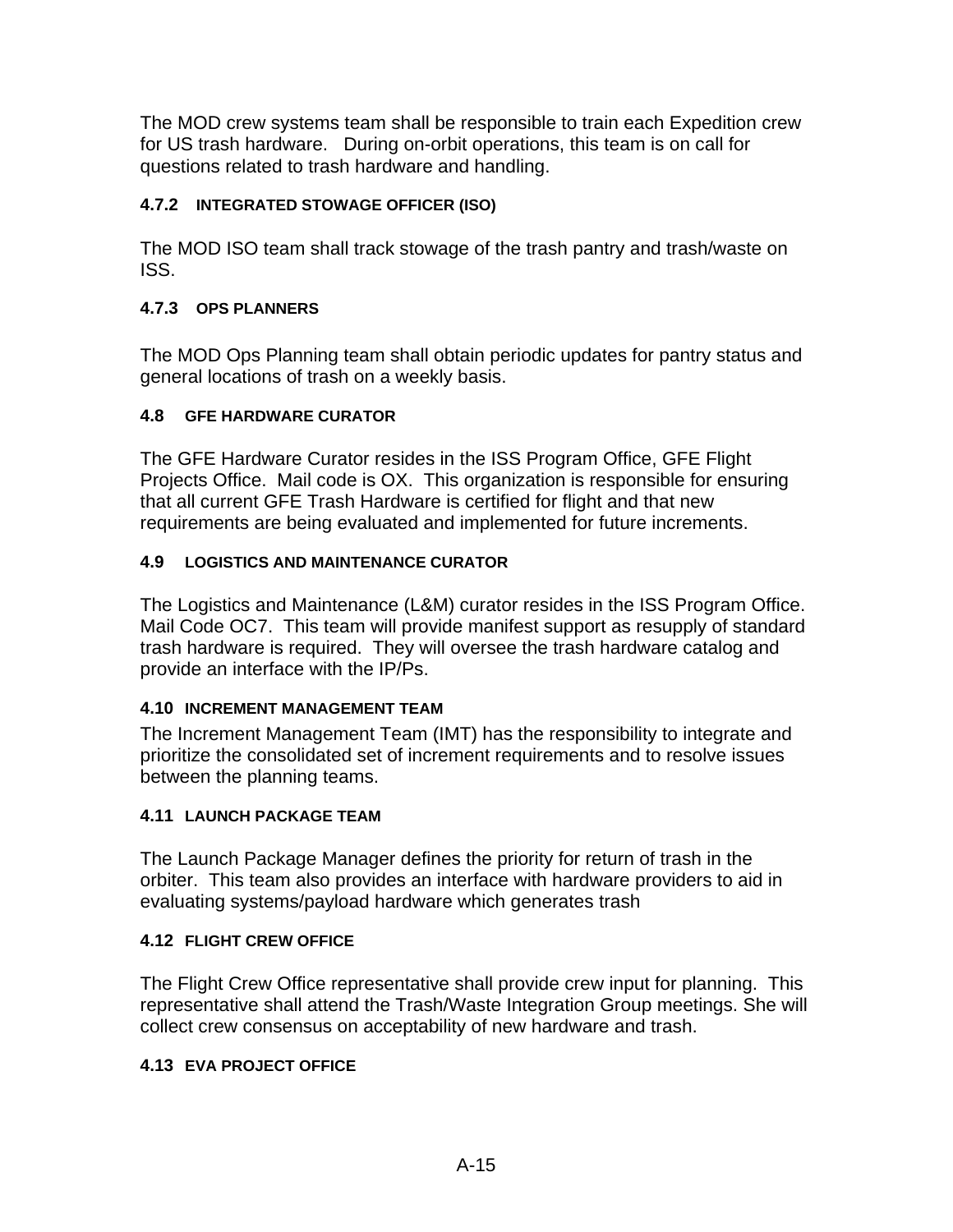The EVA Project Office will provide data for quantities of trash being generated by EVA equipment and the category of this trash

## **4.14 PAYLOAD OFFICE**

The Payload organization provides data regarding trash generated by each payload and what categories this trash will include.

## **4.15 KSC GROUND PROCESSING TEAM**

The KSC Trash Ground Processing Team has responsibility for the physical deintegration of trash and/or waste flight hardware during post- launch operations. All operations of this team will be governed by established KSC requirements derived from ISS Program. (KSS 9.5 and KSS 9.5.3.).

## **5.0 RUSSIAN FUNCTIONS**

## **5.1 RUSSIAN TRASH TEAM**

Russian team that coordinates with TWIG for ISS trash/waste planning.

## **5.2 LIFE SUPPORT TEAM**

Russian Team responsible for trash/waste hardware containers. Provides data for provisioning and verifies certification of Russian hardware.

## **5.3 FLIGHT CONTROL TEAM**

## **5.3.1 INTEGRATED STOWAGE**

TBS – Need input

## **5.3.2 RS OPS Plan**

TBS – Need input

## **5.4 SAFETY**

The Safety organization will coordinate with US Safety representatives to aid in certifying trash/waste hardware for use and return in all vehicles and elements

## **5.5 OTHER RUSSIAN TEAMS???**

For example, payload teams, hardware curators, etc. Need input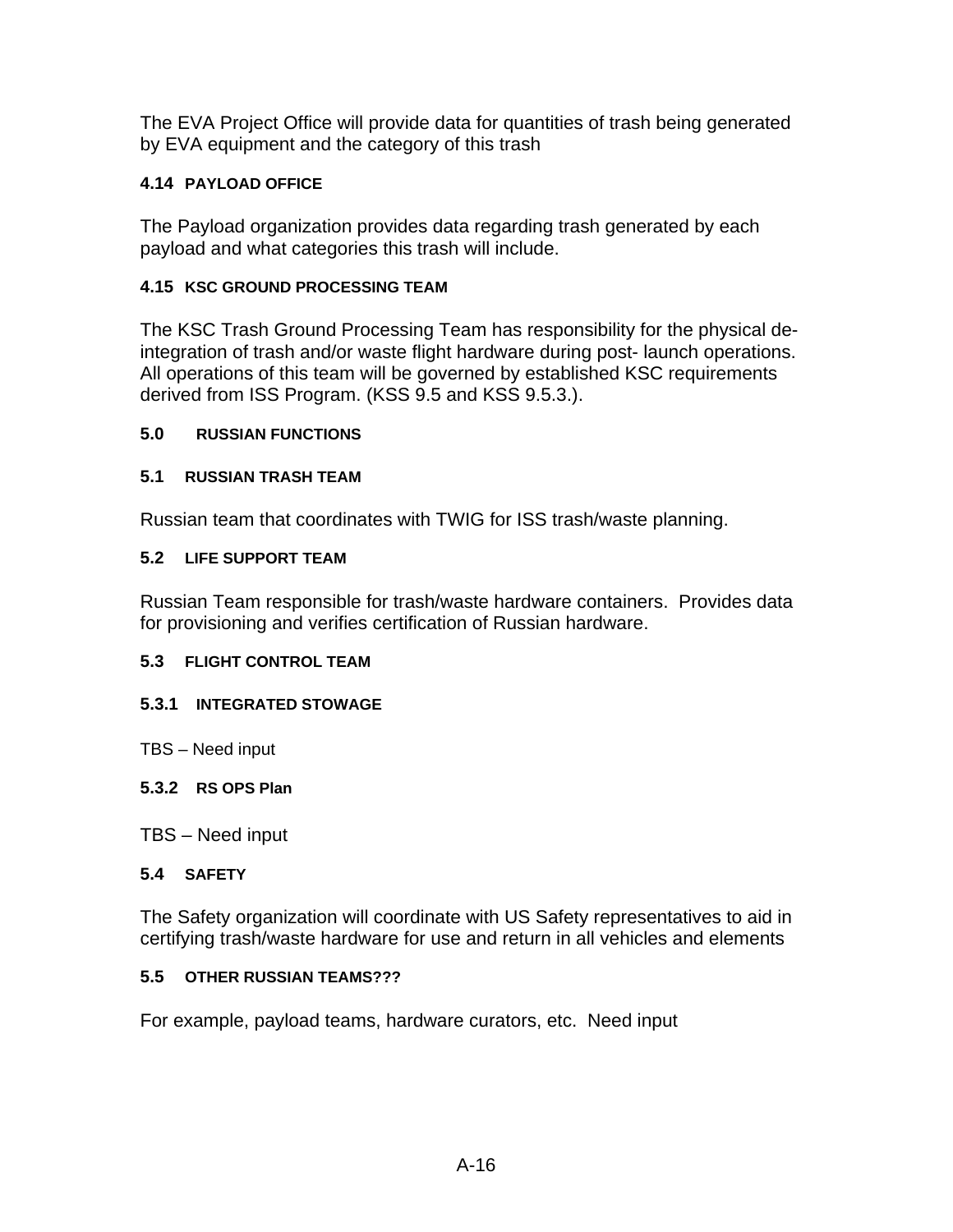#### **6.0 PRE-FLIGHT PLANNING PROCESSES**

#### **6.1 SYSTEM/PAYLOAD MANAGER RESPONSIBILITIES FOR TRASH/WASTE STOWAGE HARDWARE**

System/payload managers are responsible for identifying their specific standard trash stowage device requirements from the Trash/Waste Hardware catalog, and for requesting these devices be manifested.

Where standard trash stowage devices do not accommodate a user's needs, the user shall provide unique trash stowage devices. The user has responsibility to ensure that these unique containers are certified by the appropriate safety panel prior to manifesting.

#### **6.2 MANIFEST**

#### **6.2.1 MANIFEST RESPONSIBILITY**

The manifest of all trash or waste containers to be used on-orbit, whether standard and provided by the ISS Program, or special and provided by the system/payload, is coordinated by the TWIG to ensure optimal use of available hardware. Input regarding type of bags and quantity required is supplied to the TWIG. The representative for crew provisioning shall develop and submit the manifest request for US hardware. The Russian Trash team Team will obtain requests for Russian hardware via the weekly Joint Trash telecon and provide this data to the Russian Manifest Team. The Russian Manifest will coordinate this input with the MWG.

## **6.2.2 MANIFEST APPROVAL**

The TWIG shall appoint a representative to be a member of the Manifest Working Group (MWG). The TWIG will be responsible for following up any positive responses from the trash/waste generation box on the MR.

The MWG proceeds with its review and approves the completed MR form, including the data submitted in the Trash/Waste Manifest Questionnaire, Appendix B. the MR shall be forwarded for concurrence by the Increment and Launch Package Managers for the respective time increment or flight. Following concurrence, the manifest is submitted to JSC-OC/Mission Integration and Operations Control Board for approval.

Trash/waste hardware required for ISS shall be defined in the program manifest, SSP 5410X, Annex 1, Increment Definition and Requirements Document (IDRD), in accordance with SSP 50200-02, Space Station Program Implementation Plan Volume 2 (SPIP-02).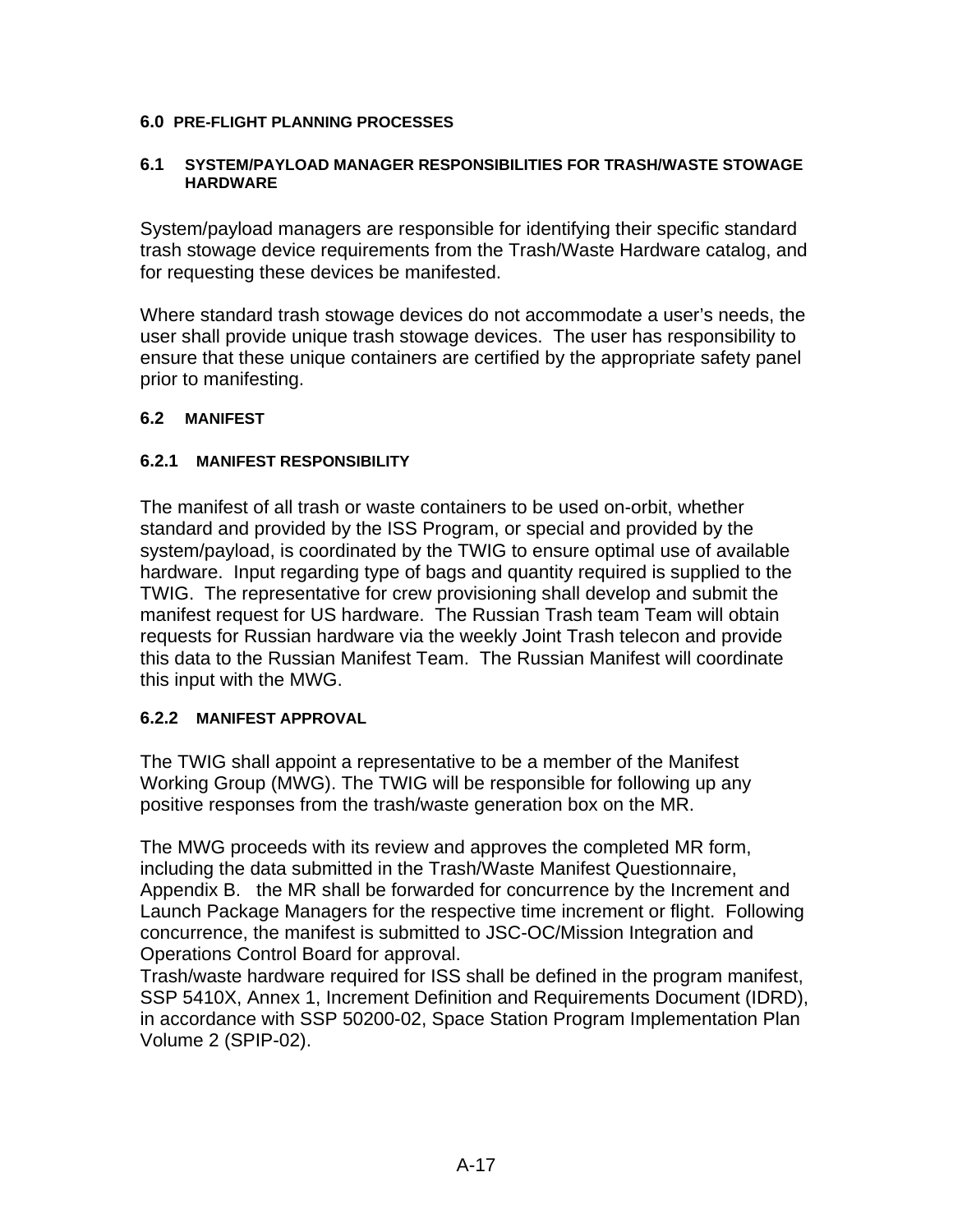## **6.3 ALLOCATIONS**

Allocations are established by JSC-OC/Increment Managers for the on-orbit phase, and by JSC-OC/Launch Package Managers for US return logistics carriers, or by JSC-OM/Launch Package Managers for Russian disposal logistics carriers (e.g. Progress).

System/payload managers are responsible for ensuring their allocations include their required standard and unique trash and waste stowage, for on-orbit and for return or disposal, including stowage devices.

A dedicated stowage volume for trash and waste shall be specified and documented for each increment. Dedicated trash and waste stowage volume shall comply with habitability stowage constraints as defined in SSP 50261-01, Generic Groundrules, Requirements and Constraints. The required dedicated volume shall be based on intervals between logistics vehicle undockings according to the assembly sequence, based on the specific crew size and without provision for skip cycle stowage capacity.

Total Trash/waste generation must remain within the allocated volume. This volume shall be as far from the primary crew living and working locations as practical, and must not be used for the nominal stowage of other items.

## **6.4 STOWAGE INTEGRATION (SI)**

On-orbit location or placement of trash or waste is planned pre-increment by TWIG together with the SI Manager and IP. This plan is approved by the JSC-OC Mission Integration and Operations Office, and tracked real-time by MOD Inventory Stowage Officers.

The SI Group is responsible for integrating trash/waste cargo into a lay-out plan incorporating applicable ISSP requirements, specific flight cargo manifests and cargo engineering data, thus providing consistent crew interfaces, and optimized utilization of program allocated resources, such as volume, mass, and crew time (SSP50200-3, section 4.2.1.5).

The SI Manager may determine that the available stowage volume does not meet user requirements or is less than the IDRD allocation. In such a case, exceedences or other requirement anomalies affecting the Cargo Integration (CI) process are brought to the attention of the CI mission manager. The SI Function supports issue resolutions and trade-off evaluations (SPP50200-03, section 4.2.1.7). When a resolution is reached, the outcome is updated in the appropriate SSCCDS to reflect the changes (Day-to-Day movement of on-orbit equipment is not reflected in the SSCCD).

## **6.5 HARDWARE DEVELOPMENT/NEW TECHNOLOGY**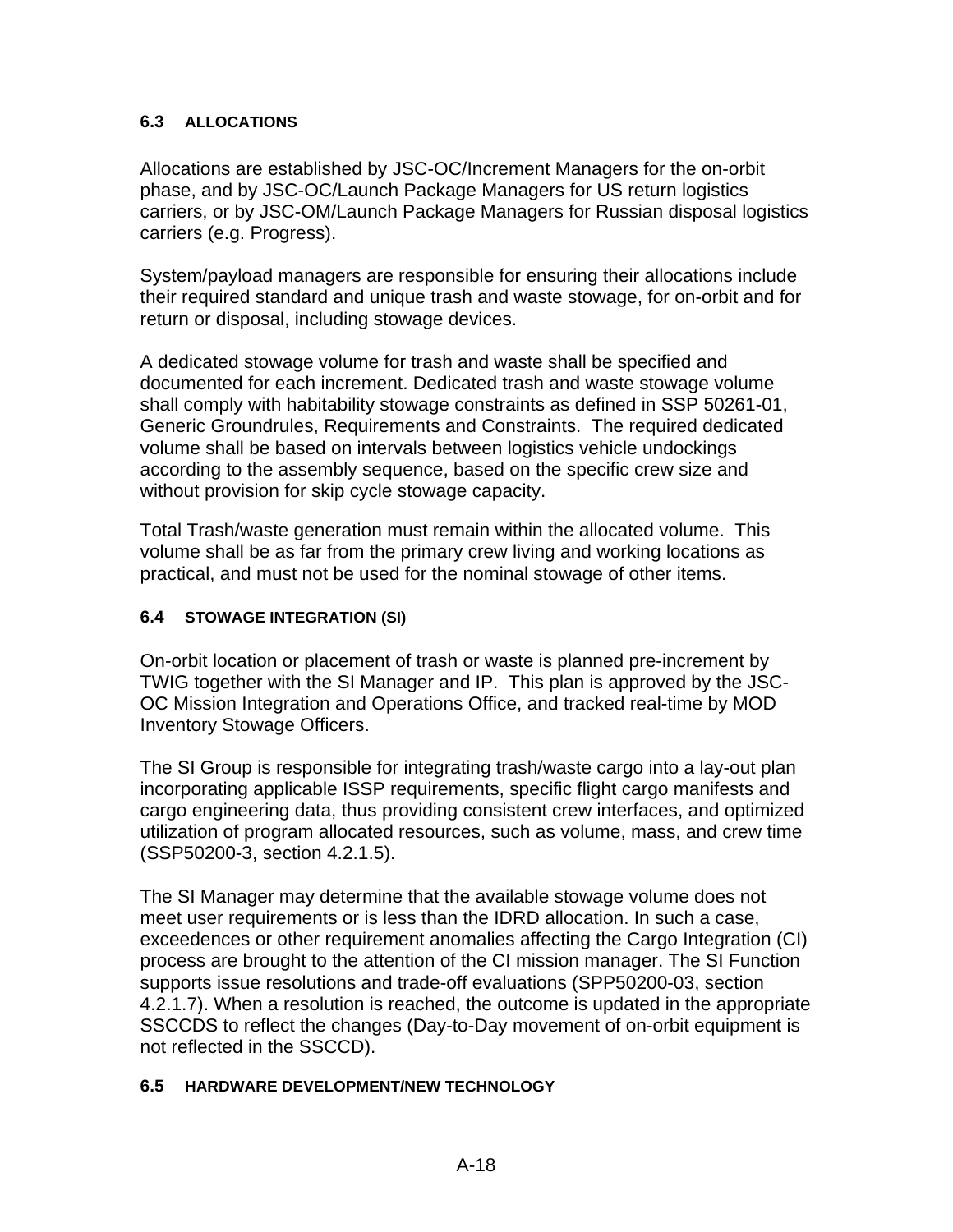As lessons learned and history is accumulated, it is possible that new design and/or new technology will be needed. New users custom hardware may require development.

As requirements for new hardware are recognized and defined by the TWIG, the GFE Trash Hardware Curator will task the NASA Engineering Directorate (EA) to design new flight hardware if no COTS hardware is adequate and follow through completed certification for flight. Approval for the design and development of new hardware will be provided by the GCB.

## **6.6 STATION RESUPPLY**

The ISS Logistics and Maintenance Crew Provisioning group shall obtain data defining the standard trash supply. The MOD ISO team will collect data regarding the realtime use of trash/waste provisions. The TWIG will assess this data and provide updates to the Crew Provisioning team to update the resupply manifesting effort.

## **6.7 CREW TRAINING**

A training class titled, "ISS Habitability Equipment and Procedures" is provided to all Expedition crews. A refresher is provided, as required, when significant changes have occurred. This class will include a review of available trash/waste hardware and operational constraints and information. The Crew Systems group shall coordinate with the TWIG to ensure that the latest data is provided to the crew. The ISSP Cargo Planning and Imagery Office will provide hardware for use in the class.

## **6.8 TRASH/WASTE SAFETY CERTIFICATION**

## **6.8.1 FLIGHT CERTIFICATION**

The GFE Trash Hardware Curator (OX) shall be responsible to ensure that all GFE trash hardware is certified for launch and landing on all vehicles, and onorbit use in all segments of the ISS. This includes current and new hardware.

Systems or payloads hazardous items that may end up in trash must be identified through the manifesting process, in the trash/waste manifest questionnaire, by the source owner.

Hazardous materials will be assessed by the JSC toxicologist for toxic hazard potentials to the crew. The toxicity ratings shall be maintained by JSC-SD in a computerized hazardous materials database (ToxTable.fp3).

Flight safety reviews conducted by the SRP, PSRP, and SMART shall include verification that owners/providers of ISS systems, payloads, and GFE have provided adequate containment for their hardware during all operational phases,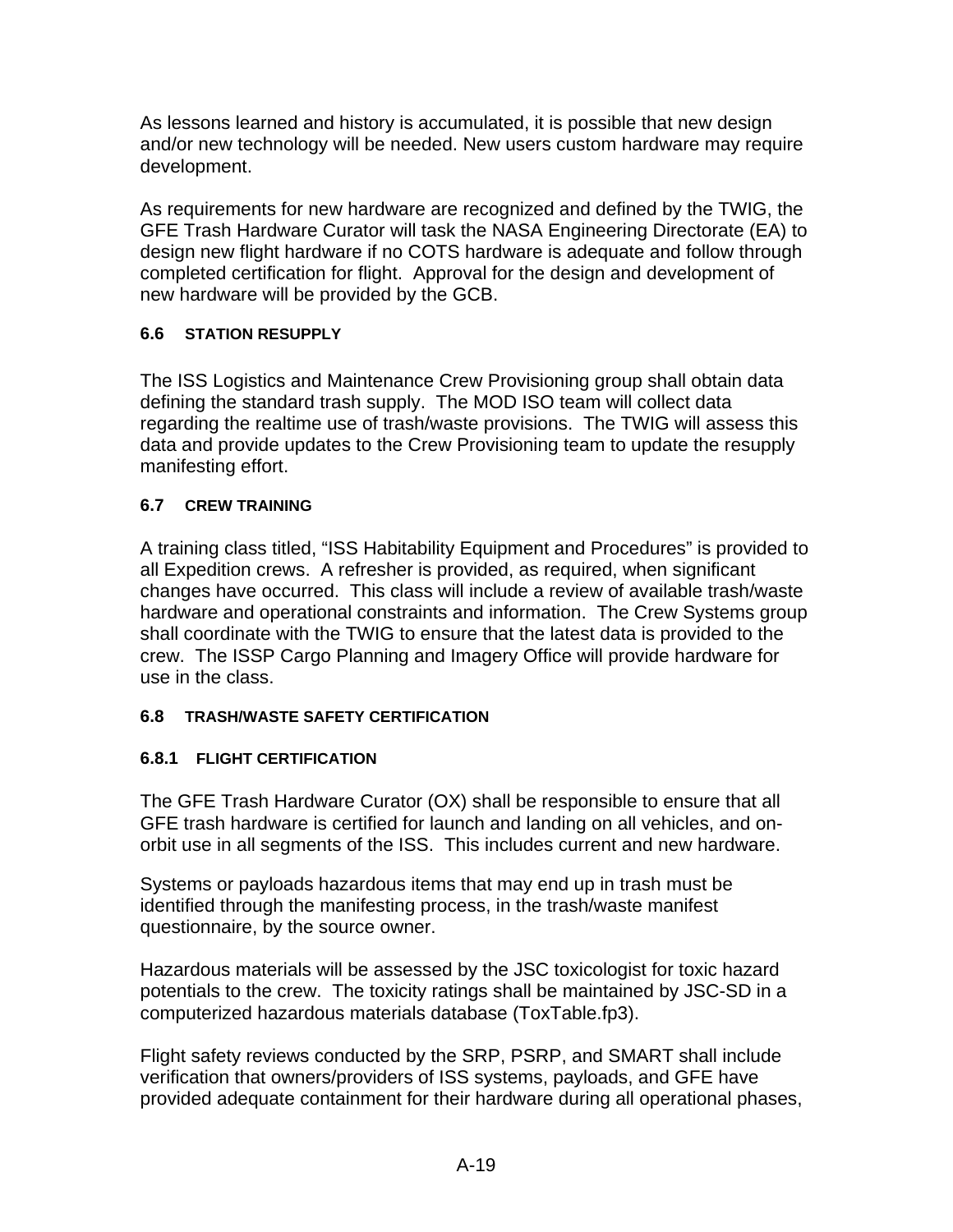including generation of waste/trash items. Containment requirements for individual items will be based on their toxicity rating or intrinsic physical hazard (sharps, radioactive, etc) as determined by the flight safety review process. Owners/providers of ISS systems, payloads, and GFE are responsible for providing all necessary hardware to adequately contain the waste/trash they generate, or for coordinating with the TWIG to assure that adequate standard trash hardware is available for their items.

## **6.8.2 GROUND CERTIFICATION**

Ground safety reviews are conducted to protect personnel, facilities, equipment, other payloads, the Shuttle, the flight crew, the general public, public and private property, and the environment from injury or damage during ground processing operations. The GSRP evaluates the design of ground support equipment and the ground processing

operations performed in accordance with KHB 1700.7. Ground safety data packages are submitted for the GSRP review in accordance with NSTS 13830 or SSP 30599.

## **6.9 TRASH/WASTE CERTIFICATION OF FLIGHT READINESS (COFR)**

The Trash/Waste Integration Group shall assess the integrated trash/waste components and configurations as a requirement for certification for flight and stage readiness and will report results to OC and OE.

## **6.10 INTEGRATED ASSESSMENTS**

## **6.10.1 GENERATION/ALLOCATION ASSESSMENT**

 The TWIG shall perform a preliminary assessment of trash/waste generation rates vs defined stowage allocations based on data provided in the Trash/Waste Manifest Questionnaire. The Generation/Allocation Assessment shall be included in each Increment Plan and used to determine that adequate stowage for trash/waste stowage has been allocated. The TWIG shall also track available resources and trash/waste generation throughout each on-orbit phase, updating the assessment as actual generation rates become known.

#### **6.10.2 HARDWARE SUPPLY ASSESSMENT**

The TWIG shall perform a preliminary hardware supply assessment of trash/waste hardware usage vs trash/waste hardware manifested to ensure an adequate supply of nominal and contingency trash/waste hardware. The Hardware Supply Assessment shall be included in each Increment Plan.

#### **6.11 TRASH/WASTE HANDLING REQUIREMENT DEVELOPMENT**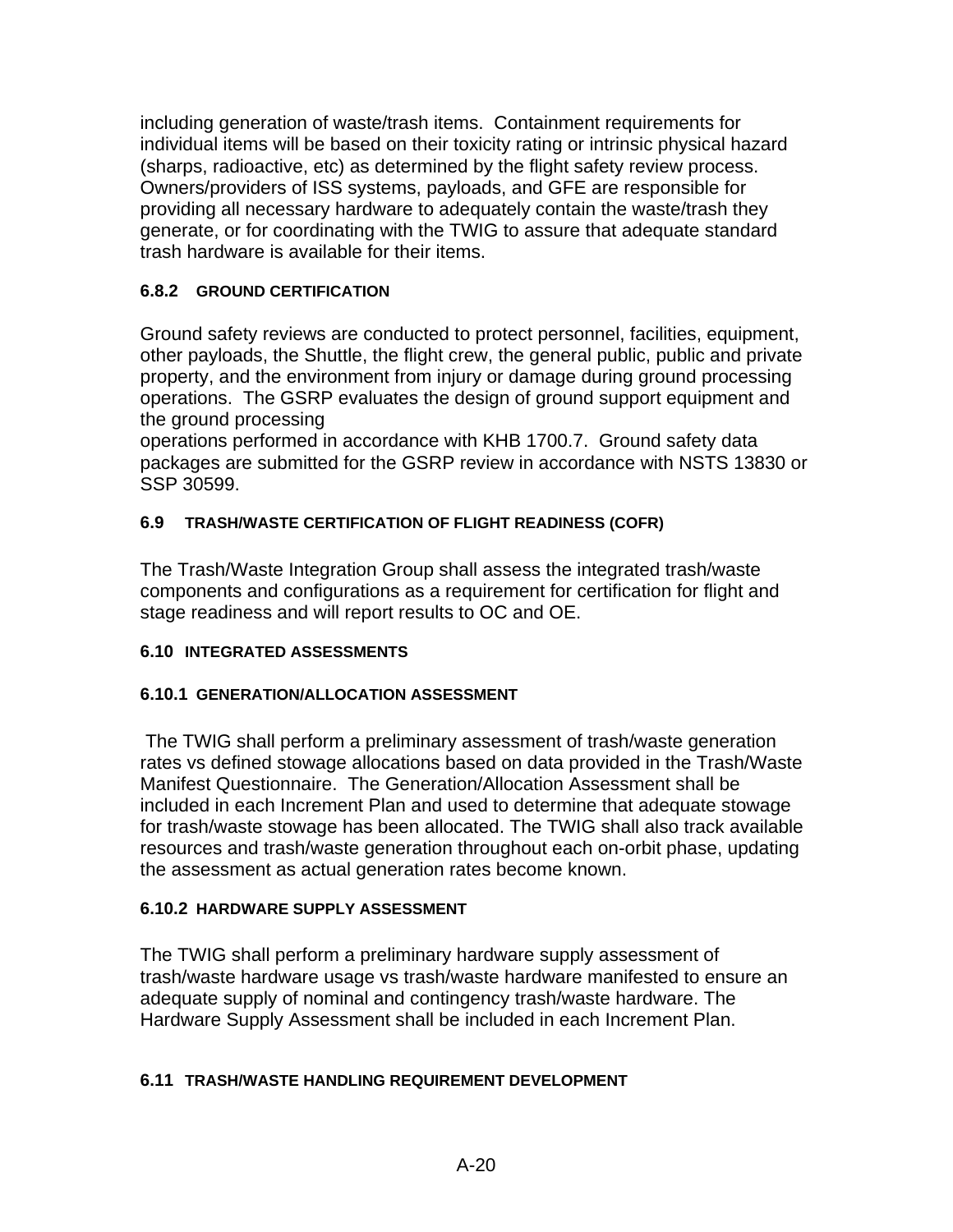The Trash/Waste Integration Group is responsible for the development of flight requirements. JSC-DA (MOD) and KSC/Launch Site Support Managers (LSSM) are responsible for developing flight and ground handling procedures.

The system or payload manager(s) shall support the appropriate JSC-DA/Mission Operations representative in developing proper trash/waste handling procedures, timeline requirements, and training and operational documentation for mission-specific and system-unique or payload-unique cases. They shall also support the development and verification of procedures, flight rules, operational requirements, and the conduct of crew training for system-unique or payloadunique operations. The system or payload manager(s) shall work with the KSC/Launch Site Support Manager in the definition of system-unique or payloadunique ground handling operations.

## **6.12 INCREMENT ANNEX TO TRASH/WASTE MANAGEMENT PLAN**

Beginning with Increment 1, an increment-specific annex to this plan shall be developed and approved bilaterally. This document will provide detailed planning for the International Space Station (ISS) for each increment concerning trash/waste container hardware, stowage provisions and removal.

## **6.13 JOINT TRASH TELECON**

There will be a weekly telecon to discuss on-going trash assessments and analysis. This forum will be used to exchange information and answer questions each team might have.

## **6.14 IDRD INPUT**

The TWIG shall provide an input to the IDRD relating to trash return on various vehicles. This input will be based on the assessments of trash vs. allocation.

## **7.0 ON-ORBIT PROCESSES**

## **7.1 CONTAINMENT**

The systems/payload manager is responsible for pre-planning treatment, processing, and/or containment of waste to render it safe so that it will not impair crew health/safety.

The Tox/Haz Database shall be updated as required and shall be accessible by the crew on-orbit, and by medical personnel in the Mission Control Center-Houston (MCC-H), Mission Control Center-Moscow (MCC-M*) and GSRP operations at KSC.*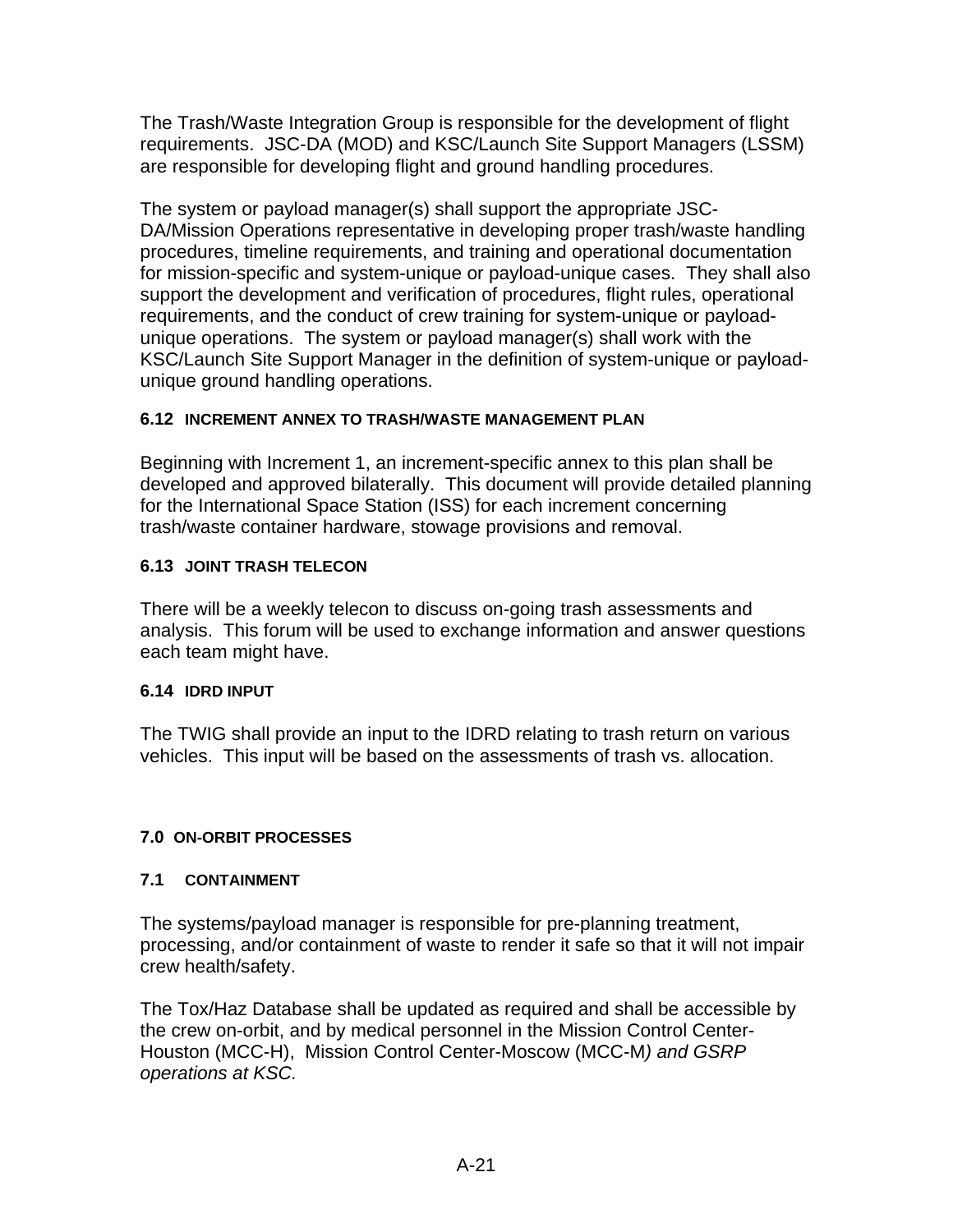## **7.1.1 HAZARDOUS TRASH/WASTE CONTAINMENT**

All hazardous trash/waste must be contained according to certification requirements approved by the JSC-OE/Safety Review Panel. The KSC/Ground Safety Review Panel shall be provided data for trash/waste containers which may be disposed of via the shuttle.

Multiple types of hazardous trash/waste may be accumulated in a single outer container as long as different hazardous trash/waste categories are individually contained.

Hazardous trash or waste that falls into multiple hazard categories shall require multiple containment methods.

## **7.2 SEGREGATION OF TRASH/WASTE**

Segregation of trash/waste shall be implemented in order to assist the flight crew and ground personnel in maintaining cognizance of the stowage configuration to permit safe and efficient disposal of trash and waste. Hazardous items shall be segregated, contained, and labeled according to the hazardous trash/waste classifications identified in paragraph 3.2.

## **7.3 HANDLING**

## **7.3.1 BATTERY TRASH/WASTE HANDLING**

Basic cell design of the alkaline batteries use a metal cell can (except 9-volt that is metal-jacketed) construction and is covered with a plastic film label that covers the space between positive and negative areas of the battery near the negative terminal. The label minimizes the probability that air borne contaminants or metal contacts can bridge between the negative terminal and the positive steel cover.

Crewmembers will be instructed to inspect the batteries for damage prior to disposal. If a battery is damaged or has the plastic label removed at the negative terminal end, it is to be taped. The 9-Volt batteries are to be taped over both terminal ends to adequately preclude short-circuiting once placed in a Ziploc Bag. The crew is to place small quantities of similar cells into a Ziploc bag to ensure that different cells contained within the Ziploc bag do not increase the chance for short-circuiting by contact with each other.

## **7.3.2 BIOLOGICAL TRASH/WASTE HANDLING**

Need actual handling requirements for BB waste.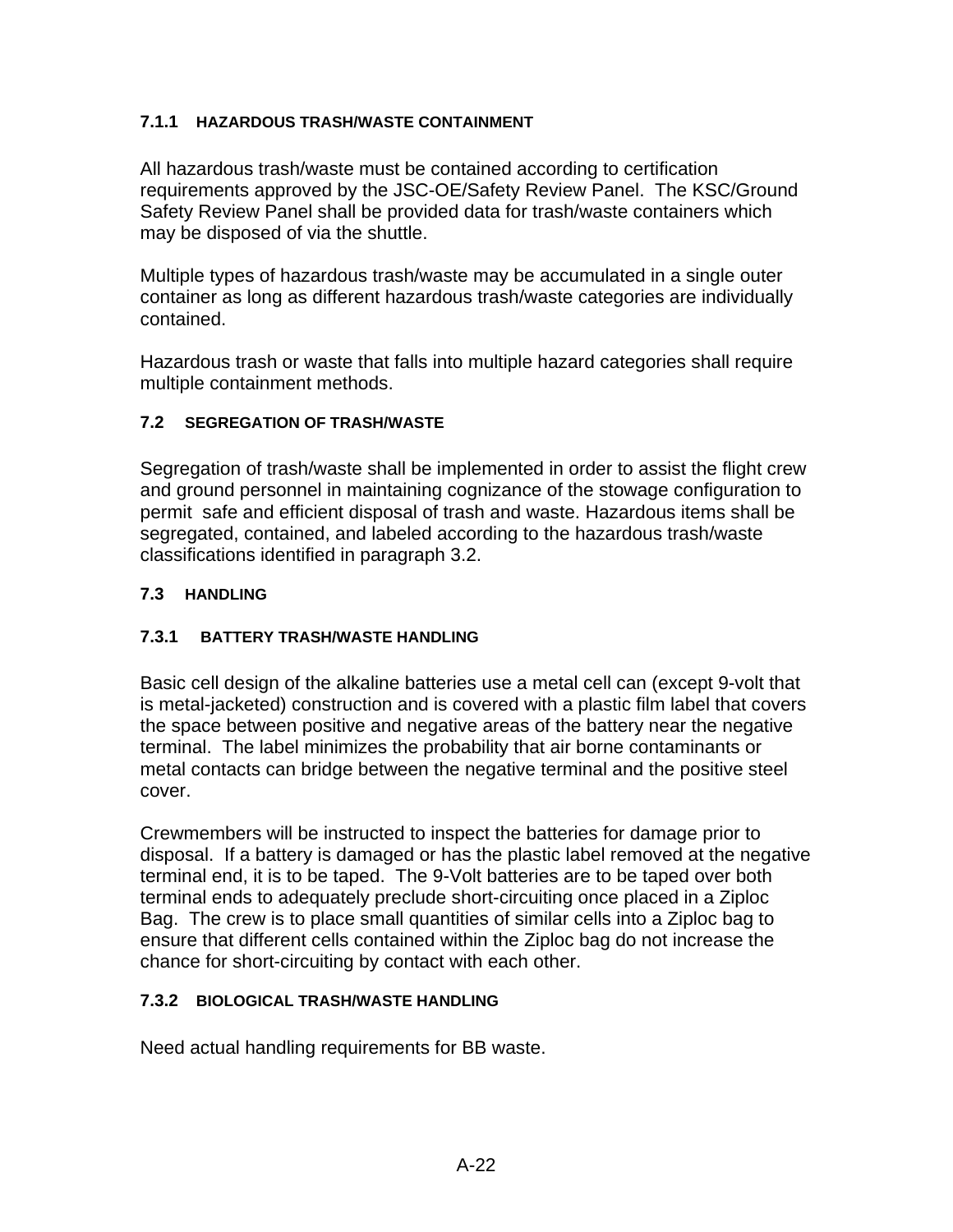## **7.3.3 SHARPS TRASH/WASTE HANDLING**

Sharp containers that become trash shall be disposable in their entirety without physical examination.

## **7.3.4 CHEMICAL TRASH/WASTE HANDLING**

Individual chemical trash/waste types (based on chemical properties and not on hazard levels) must be contained in separate containment barriers unless the multiple chemical types have been certified by the JSC-OE/Safety Panel to be compatible when stored in proximity to one another. The hazardous trash/waste label shall be annotated to identify the specific chemical type(s) contained.

## **7.3.5 RADIOACTIVE TRASH/WASTE HANDLING**

Radioactive trash/waste must be packaged, labeled and handled in accordance with requirements established by the KSC Radiation Protection Officer/JSC Radiation Health Office and approved by JSC-OE/Safety Review Panel. An assessment for these hazards will be made on a case by case basis.

## **7.3.6 NORMAL REFUSE TRASH/WASTE HANDLING**

Normal wet refuse shall be kept segregated from normal dry refuse. If wet refuse is placed into a normal/dry refuse container, the container shall now be labeled as wet refuse.

Where practical, food and other waste that can biologically degenerate over time shall be stabilized or passivated through design of the system such as use of biocides or through environmental conditioning such as refrigeration, evacuation or sealing. Solid food should be segregated from liquids to the extent possible. Where treatment cannot be accommodated, individual waste items shall be placed in containers such as ziploc bags, and the bag compressed to the extent practical in order to eliminate air. Specific implementation shall be developed on a case by case basis through the design and certification process.

## **7.4 DEPLOYMENT OF TRASH/WASTE HARDWARE WHILE IN USE**

The Trash/Waste Hardware Catalog shall identify any special deployment instructions for each bag or container.

## **7.5 LABELING**

## **7.5.1 INSTALLATION OF LABELS**

A Trash/Waste label has been provided for use on trash/waste containers. This label may be affixed to the containers via adhesive or tied depending on the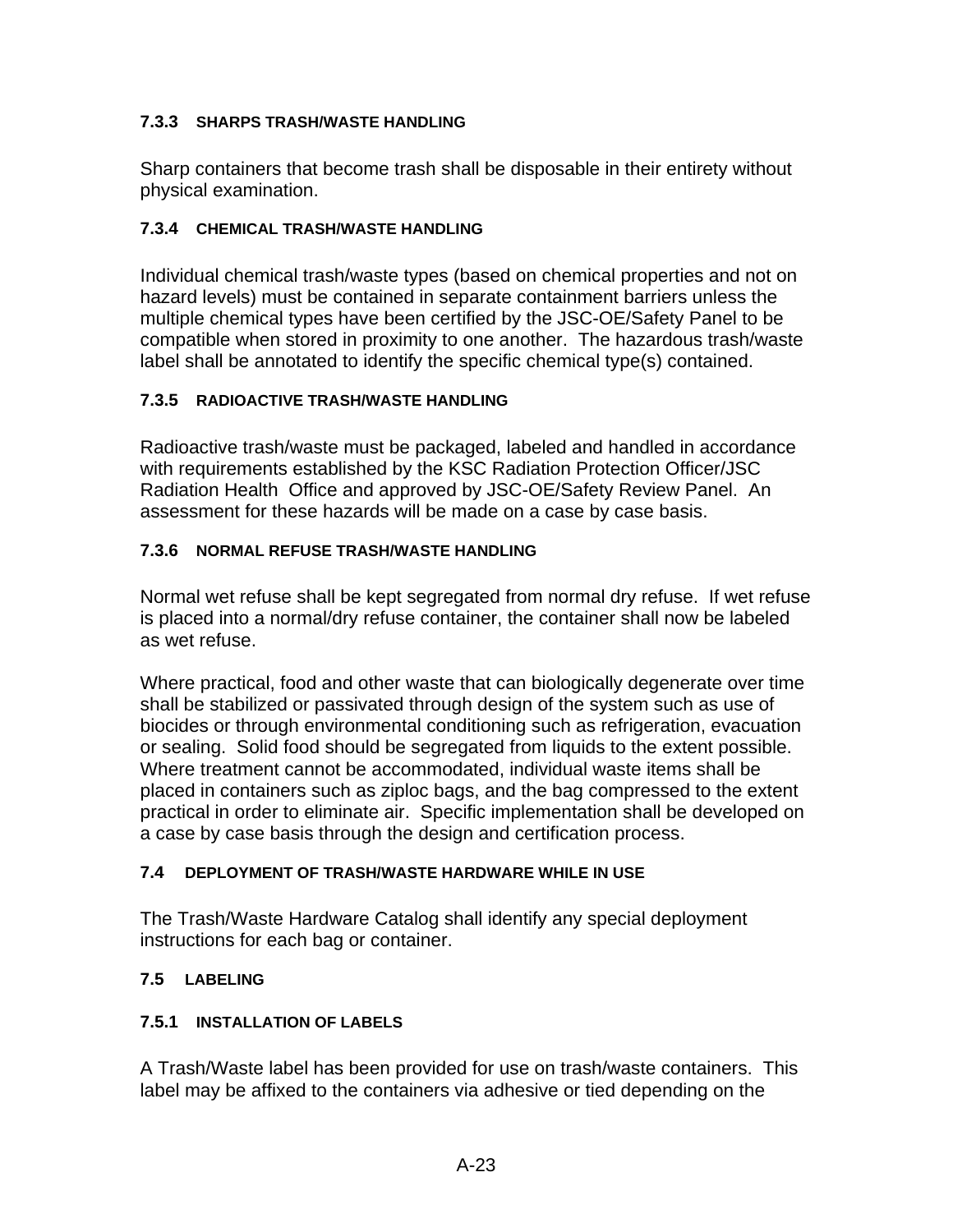container. The Expedition crew shall select the most appropriate method. An example of the label is provided in Appendix x. The official version will be located in the JSC Decal Handbook.

## **7.5.2 BAR CODE OPERATIONS**

There are labels with and without bar codes. Those with bar codes would be used on the outer most container being stowed. Those with bar codes may be used to allow the ground to assist with the location of trash containers containing trash/waste with unique disposal requirements or during early increments for location of containers when not contained in specific locations. For bags which are planned for Progress, a label on the exterior bag is not required. For bags which are planned to be returned via shuttle, and some margin for excessive unplanned trash generation, there is a requirement to identify the outer bags with a trash label. However, use of labels and bar coding for all bags is recommended prior to sufficient dedicated and planned stowage locations during early increments.

## **7.5.3 NON-HAZARDOUS TRASH/WASTE LABELING**

For normal refuse, the labels allow identification of wet or dry status. It should be noted that wet normal refuse may become hazardous over time and should be stored as hazardous.

## **7.5.4 HAZARDOUS TRASH/WASTE LABELING**

All hazardous trash/waste containment shall be labeled using the label shown in Figure 5.2.2. The outermost containment barrier for a particular trash/waste category shall be appropriately labeled as a battery hazard, biological/biomedical hazard (biohazard), sharps hazard, chemical hazard, and/or radiation-emitting hazard. Chemical hazards shall be identified with the chemicals in addition to circling the chemical logo.

For all trash/waste that will be returned via shuttle, the hazardous trash/waste outer container label shall indicate all types of hazards contained within that bag.

## **7.6 TOXICITY IDENTIFICATION FOR TRASH/WASTE**

The degree of toxicity for any trash or waste which poses a significant health threat to exposed personnel shall be identified by the following coding scheme as defined in JSC 26895, Guidelines for Assessing the Toxic Hazard of Spacecraft Chemicals and Test Materials.

## Toxicity/Hazard Level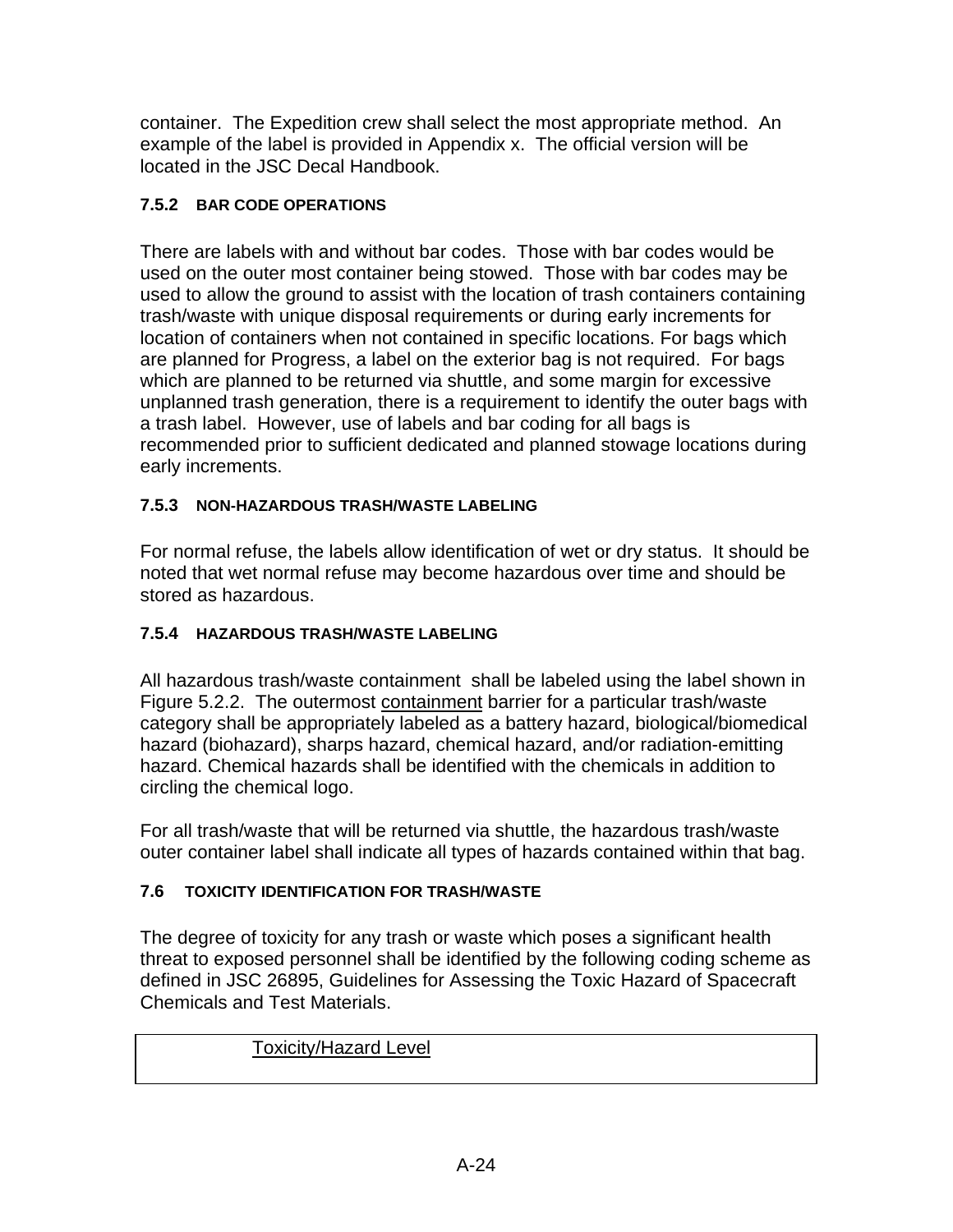| O | Non-hazard                                               |
|---|----------------------------------------------------------|
| 1 | <b>Critical Hazard</b>                                   |
| 2 | Containable, Catastrophic Contact Hazard                 |
| 3 | Containable, Catastrophic, Systemic Hazard               |
| 4 | Non-containable, Catastrophic Systemic or Contact Hazard |

When multiple types of contained hazardous trash/waste are accumulated in a single hazardous trash/waste container, the outermost container label shall indicate the highest level of toxicity contained (0-4).

## **7.7 STOWAGE**

## **7.7.1 STOWAGE WITHIN RECOVERABLE CARGO**

It is anticipated that a limited amount of trash can be re-stowed into volumes from which the hardware/consumables was removed. Expended items that are returned to a pantry or experiment volume and which are not introduced into onorbit trash/waste containers are considered recoverable cargo and will not be categorized as trash/waste or non-recoverable cargo. Requirements for the handling, safing and labeling of these items shall be followed, as they would be if they were considered non-recoverable cargo.

## **7.7.2 STOWAGE CONTAINMENT**

Waste or trash shall be contained in appropriately certified containers prior to stowage in any device or location that is not a certified containment barrier.

## **7.7.3 TRASH/WASTE HARDWARE STOWAGE LOCATION**

Trash/Waste Hardware should be co-located in centralized locations. Although there may be more than one location for a specific type of container, the plan is to add manifested bags from all users to the central locations. When the bag is needed, the procedures shall notify the crew to select the bag from the pantry for use in the payload or system task.

The Cargo Planning and Imagery Group shall provide recommended stowage locations for trash/waste to the Expedition Crew. This recommendation will be based on the agreed to allocations and currently available stowage. Once identified, the MOD ISO team shall track these locations as trash/waste bins. Trash/waste shall nominally be contained within standard stowage locations. Exceptions during early increments shall be identified in the Increment Specific Trash/Waste Management Plans.

## **7.8 PERIODIC STATUS TO GROUND**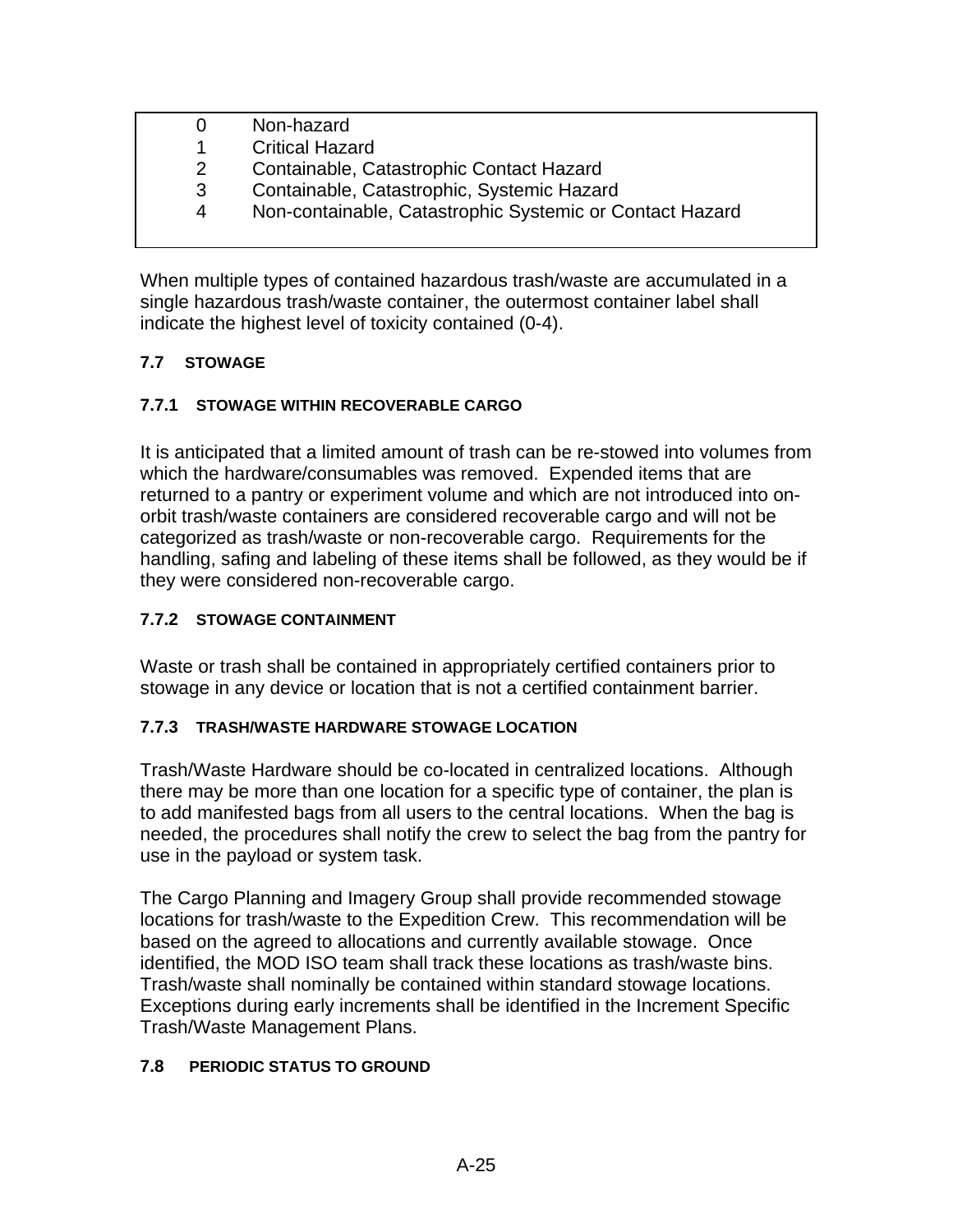The Ops Planners will status the crew on a weekly basis to acquire updated information on trash/waste hardware and current real-time generation. This will assist the Crew Provisioning team's ability to ensure that an adequate supply of bags is on-board and planning for

## 9.0 DISPOSITION

## **7.9 PRIORITIZATION FOR REMOVAL**

In order to minimize the quantity of noxious and hazardous trash/waste on the orbiting facility, the nominal priority for removal of trash and waste is:

- 1) hazardous trash/waste,
- 2) urine (e.g. EDV's),
- 3) solid human waste (e.g. KTO's),
- 4) wet trash, and
- 5) dry trash.

However, in cases where trash/waste is being disposed of via the shuttle, and a Progress is available simultaneously, the plan will be to remove the least hazardous trash on the orbiter to minimize ground safety and handling concerns. This is true even though the orbiter shall depart prior to the Progress.

## **7.10 PRIORITIZATION FOR USE OF VEHICLES TO CARRY TRASH/WASTE**

All trash/waste shall be planned for removal from ISS via Expendable vehicles (Progress for early assembly operations) or Space Shuttle [Multi-Purpose Logistics Module (MPLM) or Middeck].Expendable vehicles shall be the first priority for trash/waste removal.

## **7.11 RADIOACTIVE TRASH/WASTE REMOVAL**

According to NRC regulations, we may release the container containing the urine if the effluent concentration of the radioactive waste does not exceed the concentration provided by NRC. The limiting concentration varies from 10^-6 to 10^-3 Ci/ml, depending on the type of the radioactive material. One can burn the waste once the effluent concentration is below the limit,

The NRC regulation does not permit disposal of radioactive waste by incineration, except for some special cases. If Progress were a US spacecraft, we would need to apply to NRC for approval of the procedure of burning the wastes if the effluent concentration is over the limit mentioned above. The Russians may have a different regulation.

The NASA Chief Radiation Safety Officer must evaluate any trash or waste that is identified as a radiation emitter prior to disposal on an expendable vehicle.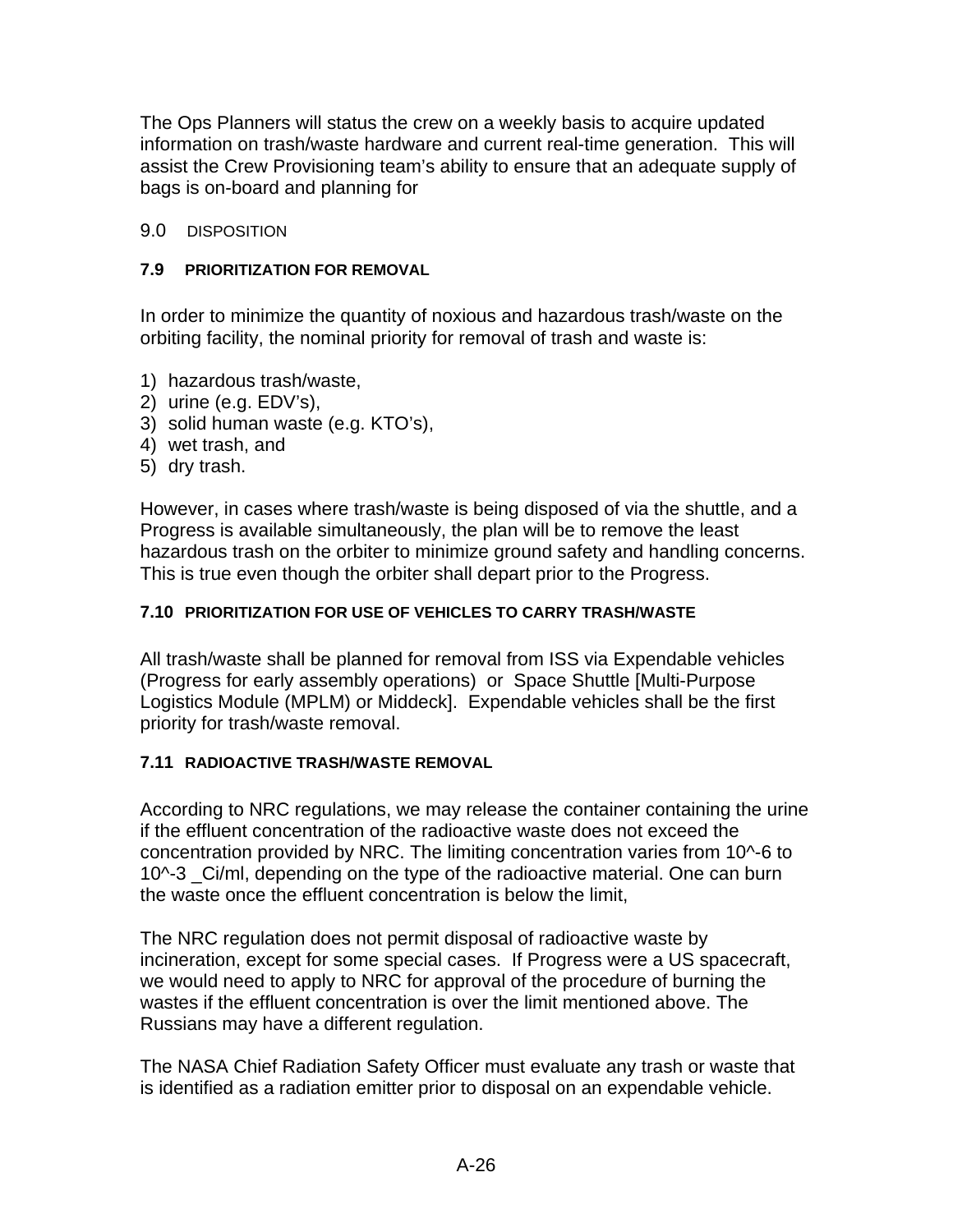JSC Form-44 is required to be submitted for each case in order to define radioactive material and procedures to label, isolate, remove etc. (Contact Mark Weyland with Lockheed to see how form is accessed.)

## **7.12 DOWN MANIFEST PLANNING**

All items being disposed of from the ISS shall be manifested for disposal on a specific return or expendable vehicle.

The initial step in this process is the identification of trash/waste to be disposed of. Candidate flights for disposal may be identified. The JSC-OC/Requirements Integration Panel (RIP) may be consulted to identify candidate disposal options.

Once specific manifest data is available and candidate disposal options are identified, a manifest request shall be developed by the responsible system manager/payload manager and submitted to the JSC-OC/Manifest Working Group. The request shall include identification of the stowage/packaging requirements. Physical allocation parameters, such as mass and volume, must include the trash/waste contained in the required trash/waste stowage or containment devices.

Trash/Waste manifest data is to be submitted to the JSC-OC/Manifest Working Group in accordance with the data fields in the Trash Manifest Questionnaire, Appendix B. Manifest requests for trash disposal should be submitted in adequate time to support the mission integration schedule. Manifest requests for trash disposal on the shuttle shall be submitted by fifteen months prior to return flight. Manifest approval occurs at L –12 months. Assistance in completing the Questionnaire can be obtained from the Trash/Waste Integration Group.

## **7.13 PROGRESS TRASH/WASTE DISPOSAL**

The Progress vehicle is the primary method of eliminating trash and waste from the ISS. For this reason, it is critical that a consistent flow of vehicles is available at the ISS throughout the life of the station.

The total volume available for trash/waste disposal is defined as 5.8 cubic meters.

With the exception of some trash/waste having radiation constraints, there is no limits to the number or type of trash to be disposed of on Progress as long as the weight and cg constraints are maintained.

## **7.14 INCREMENTAL STOWAGE OF TRASH/WASTE ON PROGRESS**

There are a number of Progress vehicles planned during each increment. Trash will be loaded into Progress after cargo removal. Progress vehicles may contain both new logistics and trash/waste at the same time during it's docked phase.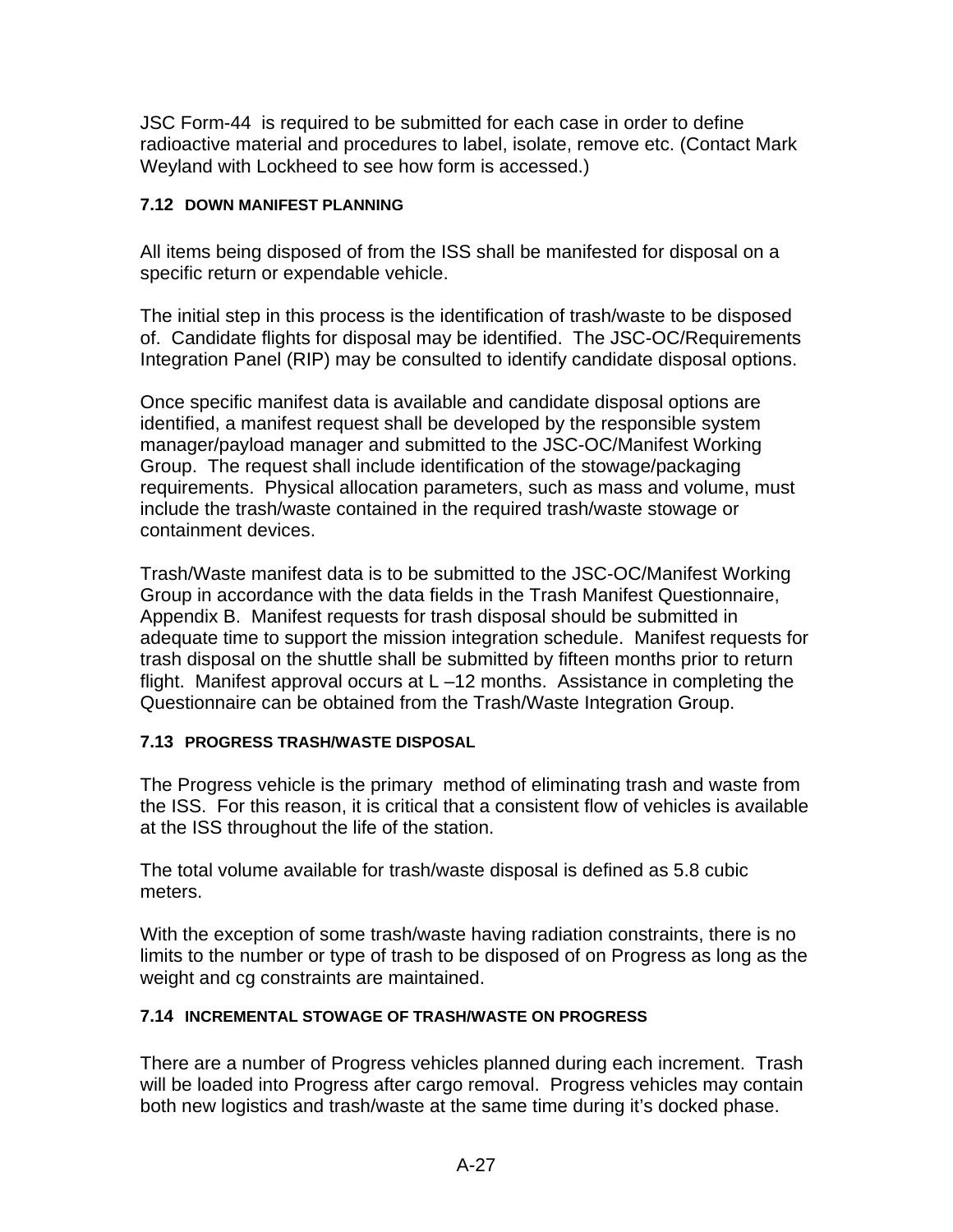Each Progress vehicle will be evaluated uniquely to determine if cargo is completely or partially unloaded prior to re-loading trash **<TBR 9-1>**. On Type M vehicles (3P), it is possible to transfer urine from the EDVs into the water tanks (Rodnik) to preserve volume and recycle the EDVs.

## **7.15 SHUTTLE**

An MOA with the Space Shuttle Program has been signed which provides an agreement to bring back trash/waste on the shuttle. Any trash/waste which shall be transported to the ground must be properly labeled to ensure safe conditions for ground handling. A note to the transfer load master on each cue card shall ensure that this label is in place. It is the ISSP position that the orbiter will remove as much of the trash from ISS as capabilities exist.

## **7.16 GROUND HANDLING**

KSC shall use standard ground handling procedures for disposing of trash/waste returned from ISS. The ground processing team can assume that proper containment and labeling was completed on-orbit prior to transfer to the shuttle vehicle. They shall be prepared to handle any anomalous conditions which may occur during transport.

## **7.17 TRASH/WASTE JETTISON**

Any trash/waste to be jettisoned from ISS must preclude inadvertent collision with ISS or other vehicles and requires analysis of orientation, change in velocity, ballistic number, size (in order to permit tracking), containment approved for the applicable environmental conditions and schedule/assembly sequence considerations. Each trash jettison incident must be pre-planned individually and requires the approval of the JSC/OE-Safety Review Panel and the ISS Program Manager.

## **APPENDIX A**

## **ACRONYMS AND ABBREVIATIONS**

- ASI Agenzia Spaziale Italiana
- ATV Automated Transfer Vehicle
- BA Battery
- BB Biological/Biomedical
- cm centimeter
- CG Center of Gravity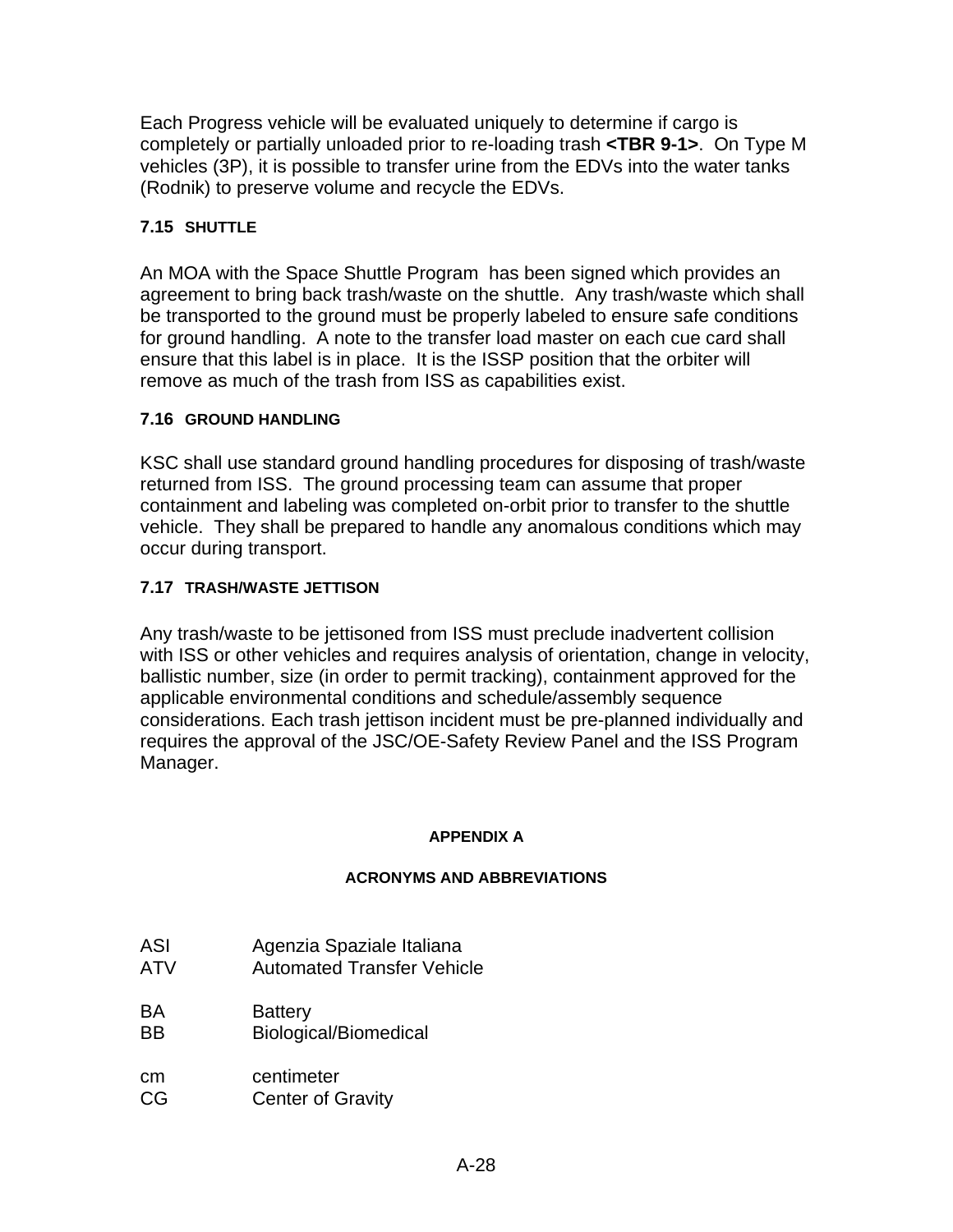| <b>CH</b><br><b>COT</b> | Chemical<br>(Russian) device used for containing fluids extracted from solid<br>waste |
|-------------------------|---------------------------------------------------------------------------------------|
| <b>CSA</b>              | <b>Canadian Space Agency</b>                                                          |
| DR                      | Depress Rate                                                                          |
| <b>ECLS</b>             | <b>Environmental Control and Life Support</b>                                         |
| <b>EDV</b>              | Etkost (Container) Dlya (for) Vodiy (Water)                                           |
| <b>EPS</b>              | <b>Electrical Power System</b>                                                        |
| <b>ESA</b>              | <b>European Space Agency</b>                                                          |
| <b>EVA</b>              | <b>Extravehicular Activity</b>                                                        |
| <b>FACB</b>             | <b>Flight Activities Control Board</b>                                                |
| <b>FOS</b>              | <b>Factors of Safety</b>                                                              |
| <b>GFE</b>              | <b>Government Furnished Equipment</b>                                                 |
| <b>HIV</b>              | Human Immunodeficiency Virus                                                          |
| <b>HTV</b>              | <b>H-II Transfer Vehicle</b>                                                          |
| <b>ICD</b>              | <b>Interface Control Document</b>                                                     |
| <b>ICK</b>              | <b>Insert Contaminant Kit</b>                                                         |
| <b>IDRD</b>             | <b>Increment Definition and Requirements Document</b>                                 |
| IP                      | <b>International Partner</b>                                                          |
| <b>ISS</b>              | <b>International Space Station</b>                                                    |
| <b>JSC</b>              | <b>Johnson Space Center</b>                                                           |
| <b>KHB</b>              | Kennedy Handbook                                                                      |
| <b>KSC</b>              | <b>Kennedy Space Center</b>                                                           |

## ACRONYMS AND ABBREVIATIONS (CONTINUED)

| lbs.        | pounds                                  |
|-------------|-----------------------------------------|
| H           | Landing Load                            |
| <b>LMSO</b> | <b>Lockheed Martin Space Operations</b> |
| <b>LSS</b>  | <b>Life Support System</b>              |
| <b>LSSM</b> | Launch Site Support Manager             |
|             |                                         |

| MCC   | <b>Mission Control Center</b>           |
|-------|-----------------------------------------|
| MCC-H | <b>Mission Control Center - Houston</b> |
| MCC-M | <b>Mission Control Center - Moscow</b>  |
| min   | minute                                  |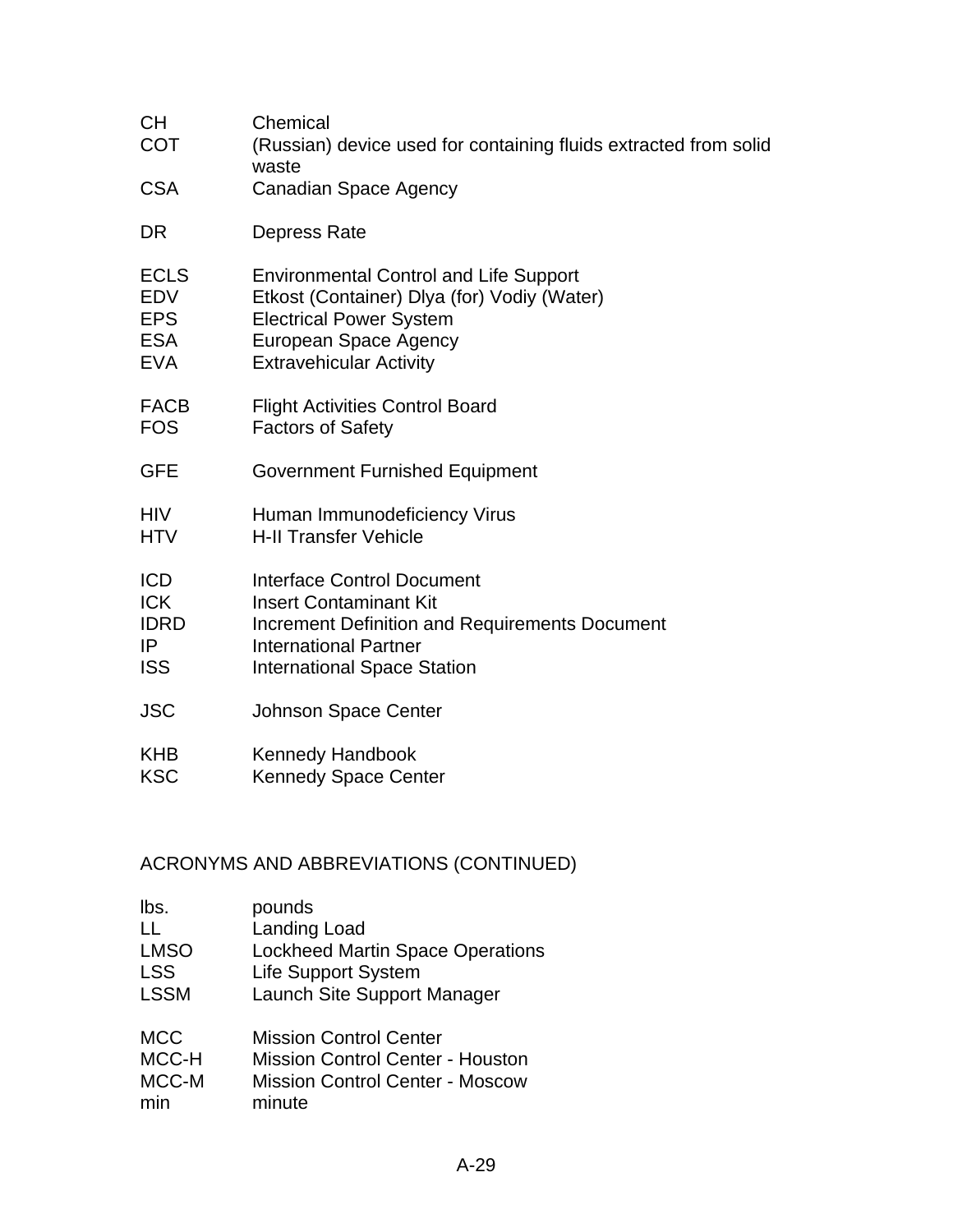| <b>MIOCB</b> | Mission Integration and Operations Control Board |
|--------------|--------------------------------------------------|
| <b>MOD</b>   | <b>Mission Operations Directorate</b>            |
| <b>MPLM</b>  | Multi-Purpose Logistics Module                   |
| ΜR           | <b>Manifest Request</b>                          |
| <b>NASA</b>  | National Aeronautics and Space Administration    |
| NASDA        | National Space Development Agency of Japan       |
| NR.          | Normal Refuse (Wet and Dry)                      |
| <b>NRD</b>   | Normal Refuse Dry                                |
| <b>NRW</b>   | <b>Normal Refuse Wet</b>                         |
| <b>NSTS</b>  | <b>National Space Transportation System</b>      |
| <b>OSCAR</b> | On-Orbit Stowage Capabilities and Requirements   |
| р            | pressure                                         |
| <b>PALS</b>  | <b>Program Automated Library System</b>          |
| psi          | pounds per square inch                           |
| psia         | pounds per square inch absolute                  |
| R&R          | <b>Resupply and Return</b>                       |
| <b>RA</b>    | Radiation                                        |
| <b>RIP</b>   | <b>Requirements Integration Panel</b>            |
| <b>RR</b>    | <b>Repress Rate</b>                              |
| <b>RSA</b>   | <b>Russian Space Agency</b>                      |
| <b>SDTO</b>  | <b>Space Station Detailed Test Objective</b>     |
| <b>SFOG</b>  | Solid Fuel Oxygen Generator                      |
| SH           | <b>Sharps</b>                                    |
| <b>SLSD</b>  | Space and Life Sciences Directorate              |
| <b>SPIP</b>  | Space Station Program Implementation Plan        |
| <b>SWC</b>   | <b>Solid Waste Container</b>                     |
| Τ            | Temperature                                      |
| TBD          | <b>To Be Determined</b>                          |
| TBR          | <b>To Be Resolved</b>                            |
| <b>TWIG</b>  | Trash/Waste Integration Group                    |
|              | ACRONYMS AND ABBREVIATIONS (CONCLUDED)           |
| U.S.         | <b>United States</b>                             |
| <b>UCB</b>   | Urine Containment Bag                            |
| V            | Volt                                             |
| <b>VIPeR</b> | Vehicle Integration Performance and Resources    |
|              |                                                  |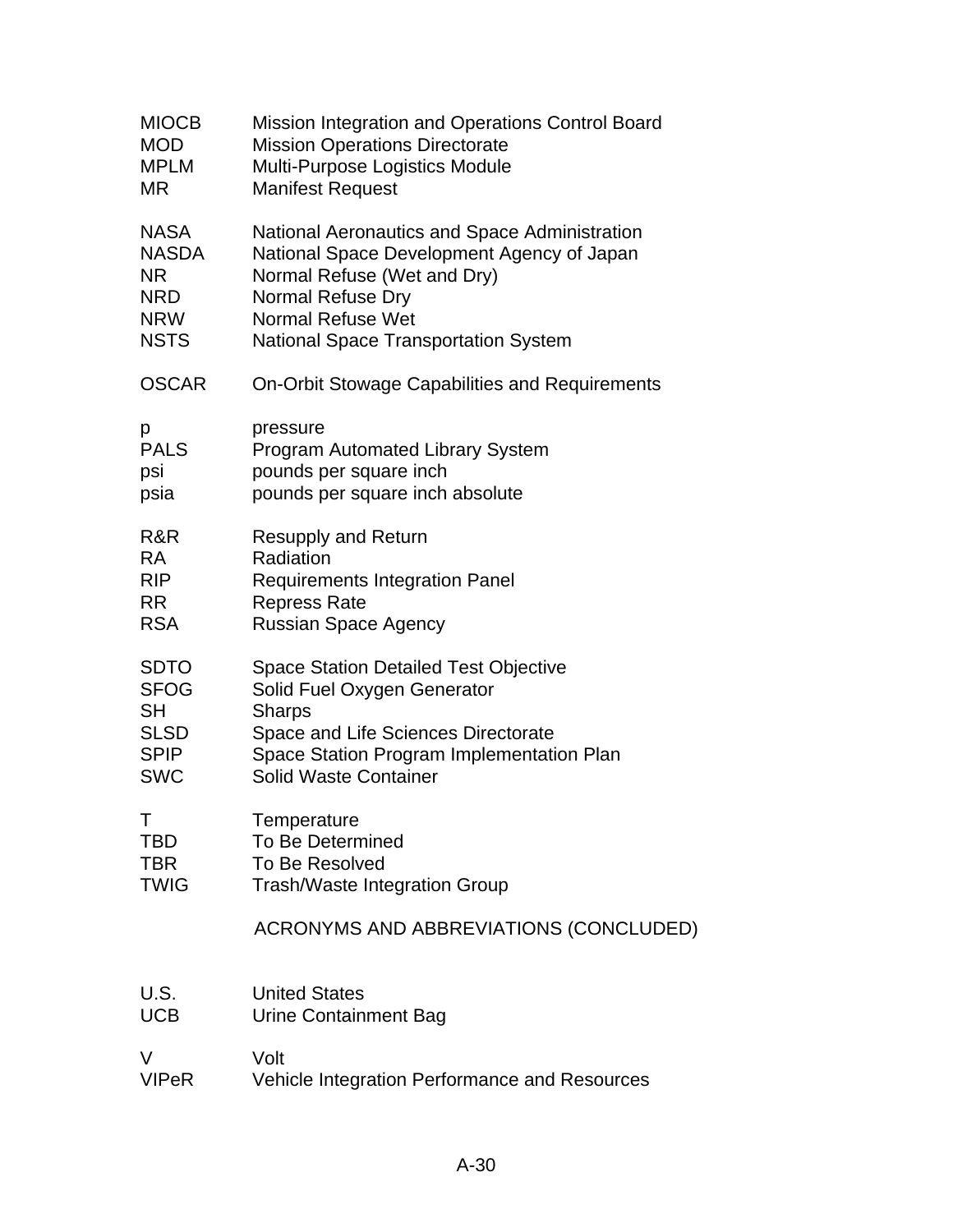WCS Waste Control System

APPENDIX B

#### **Trash/Waste Manifest Questionnaire**

Please fill in the following table. Items which are required to be recovered for any purpose are not considered to be trash or waste.

Item dimensions must be measured with the trash item in the disposal configuration. All measurements must include any required containment packaging (e.g., dimensions for water bags should be measured when the water bag contains the quantity of water specified for disposal). For items of variable disposal dimensions, use the worst-case disposal dimensions. Return issues as defined in this table are hazards which result from exposing the trash item to the environment in question.

| Trash Item     | Trash Item    | Quantity  | Hard/        | Trash /Waste                 | Return Issues   |  |
|----------------|---------------|-----------|--------------|------------------------------|-----------------|--|
| Description    | Dimensions At | Per       | Compressible | Categories (choose all       |                 |  |
|                | Disposal (cm) | Increment | (H/C)        | that apply to your           | Landing Loads   |  |
|                | LxWxH         |           |              | trash/waste)                 | (LL)            |  |
|                | <b>Or</b>     |           |              |                              | Pressure (P)    |  |
|                | L x Diameter  |           |              | Battery (BA)                 | Depress Rate    |  |
|                |               |           |              | <b>Biological Biomedical</b> | (DR)            |  |
|                |               |           |              | (BB)                         | Repress Rate    |  |
|                |               |           |              | Chemical (CH)                | (RR)            |  |
|                |               |           |              | Radiation (RA)               | Temperature (T) |  |
|                |               |           |              | Sharps (SH)                  |                 |  |
|                |               |           |              | Normal Refuse Dry            |                 |  |
|                |               |           |              | (NRD)                        |                 |  |
|                |               |           |              | Normal Refuse Wet<br>(NRW)   |                 |  |
|                |               |           |              |                              |                 |  |
| $\mathbf{1}$ . |               |           |              |                              |                 |  |
| 2.             |               |           |              |                              |                 |  |
|                |               |           |              |                              |                 |  |
| 3.             |               |           |              |                              |                 |  |
|                |               |           |              |                              |                 |  |
| 4.             |               |           |              |                              |                 |  |
|                |               |           |              |                              |                 |  |
| 5.             |               |           |              |                              |                 |  |
|                |               |           |              |                              |                 |  |
|                |               |           |              |                              |                 |  |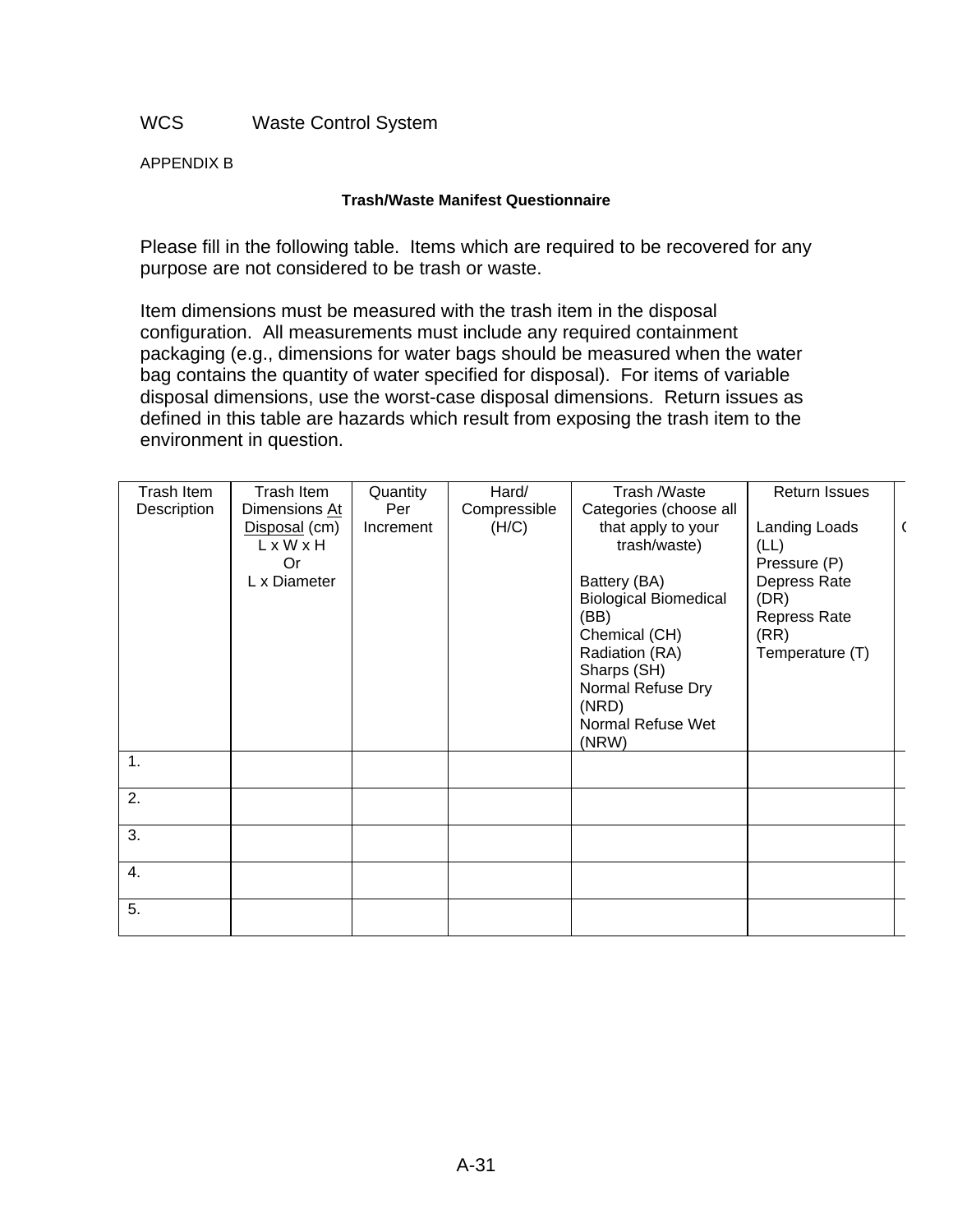# **Trash Manifest Questionnaire Landing Loads**

Landing Loads = MPLM loads in SSP 57000 3.1.1.3 and Middeck loads in NSTS-21000- IDD-MDK 4.1-4.2.  $(8.8 \text{ q}) \times (300 \text{ lb}) \times (1.4 \text{ factor of safety}) = 3696 \text{ lb in three}$ orthogonal directions for M1 bag in RSP in MPLM  $(8.8 \text{ g}) \times (200 \text{ lb}) \times (1.4 \text{ factor of safety}) = 2464 \text{ lb in three}$ orthogonal directions for M2 bag in RSP in MPLM  $(8.8 \text{ g}) \times (159 \text{ lb}) \times (1.4 \text{ factor of safety}) = 1959 \text{ lb in three}$ orthogonal directions for RSR locker  $(20 \text{ g}) \times (60 \text{ lb}) = 1200 \text{ lb}$  in three orthogonal directions for Middeck locker (FOS included in g factor)  $(20 \text{ q}) \times (204 \text{ lb}) = 4080 \text{ lb}$  in three orthogonal directions for Middeck seat bags (20 g) x (240 lb) = 4800 lb in three orthogonal directions for A/L bags Pressure  $= 0$  psia (SSP 57000 3.9.4) to 16 psia (NSTS-21000-IDD-MDK 6.1). Depress Rate =  $9.0$  psi/min. (NSTS-21000-IDD-MDK 6.1). Repress Rate =  $9.0$  psi/min. (NSTS-21000-IDD-MDK 6.1). Temperature  $=$  32 deg F to 120 deg F. (NSTS-21000-IDD-MDK 6.1).

#### **APPENDIX C**

#### **BOARDS AND PANELS**

#### **Multi-lateral Mission Integration and Operations Control Board (MMIOCB)**

The MMIOCB is the primary management forum in which multi-lateral Mission Operations and Mission Integration issues are addressed and management decisions made. It is an executive-level body chartered by the Space Station Program Control Board (SSPCB) and has responsibility for baseline configuration control of delegated portions of the NASA ISS Operations and Mission Integration baselines.

#### **Space Station Control Board (SSCB)**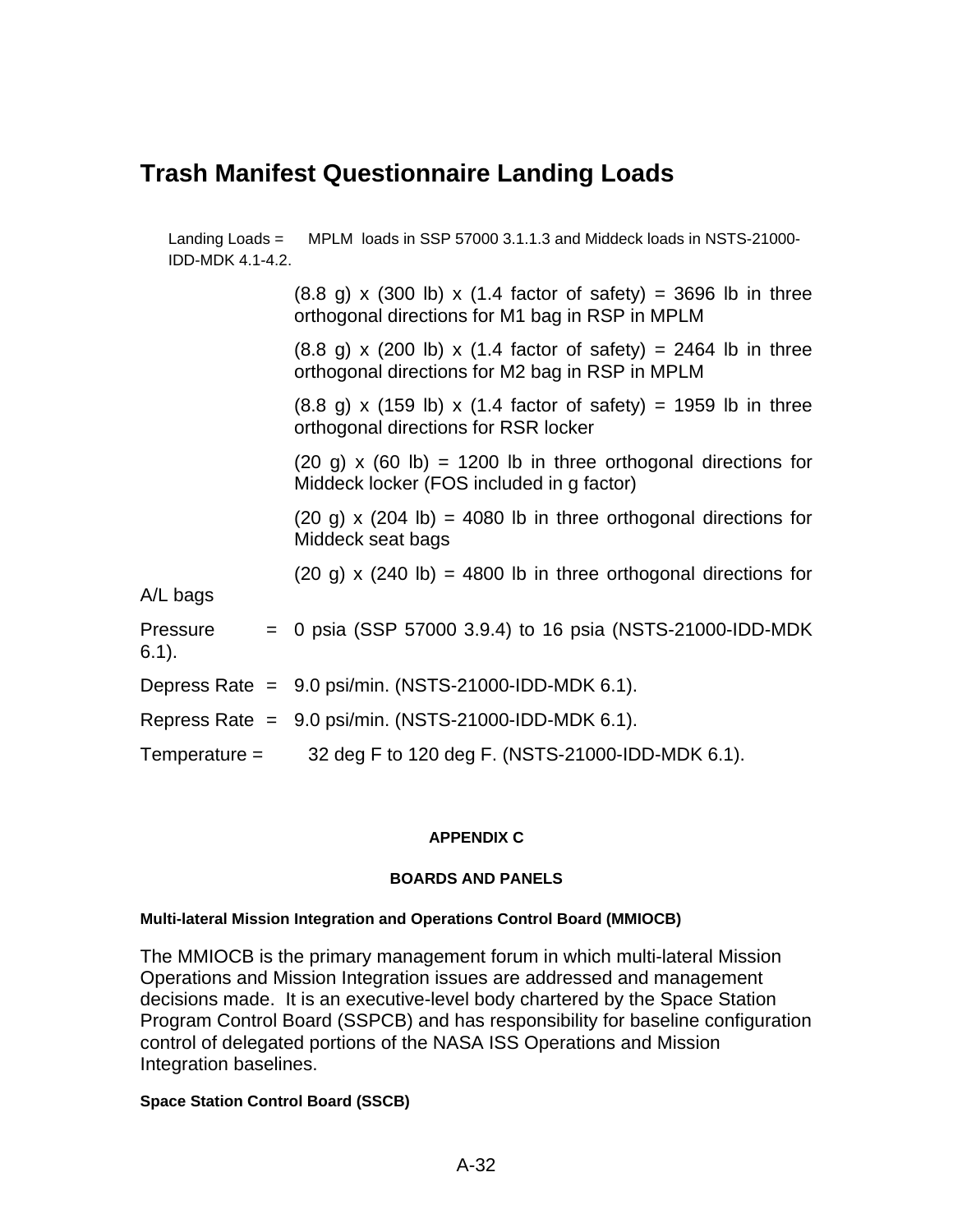The SSCB is an executive level board which establishes the top level Program baseline and dispositions any changes affecting the baseline, other cost, technical and schedule issues, affecting the International Partners, which exceed the delegated authority or cannot be resolved or dispositioned at a lower level board.

#### **Requirements Integration Panel (RIP)**

The Requirements Integration Panel (RIP) is the responsible forum for defining ISS Program requirements. ISS Program requirements are documented in the Increment Definition and Requirements Document (IDRD) and in the Generic Groundrules, Requirements and Constraints (GGR&C) Document.

#### **FliGHT Safety Review PanelS (SRP, PSRP, SMART)**

Flight Safety Review Panels include the SRP (for elements and systems), PSRP (for payloads), and SMART (for GFE). Panels are responsible for conducting safety reviews to verify that all ISS trash hardware meets applicable flight safety requirements. Additionally, as part of the flight safety review process, Panels will assess all systems, payloads, and GFE to verify that all waste/trash items generated by them are appropriately contained and identified before entering the trash/waste stream. Assessments will consider launch, on-orbit and in case of shuttle, return of trash/waste and trash hardware **Ground Safety Review Panel (GSRP)**

The Ground Safety Review Panel (GSRP) is an ISS Program and Shuttle Program

panel that is tasked to ensure that ISS flight elements, ISS experiments, Government Furnished Equipment and Shuttle payloads are processed safely both pre-launch and post-flight at Kennedy Space Center and contingency or alternate landing sites.

#### **Flight Crew Equipment Configuration Control Board (FCECCB)**

**TBD**

## **GFE Control Board (GCB)**

The GCB will provide direction to engineering for development of new trash/waste hardware.

## **JOP**

This panel is operated by MOD and provides guidance to the flight control team for on-orbit planning and operations. A review of the Trash planning will be provided to MOD to ensure that operationally capabilities are not exceeded.